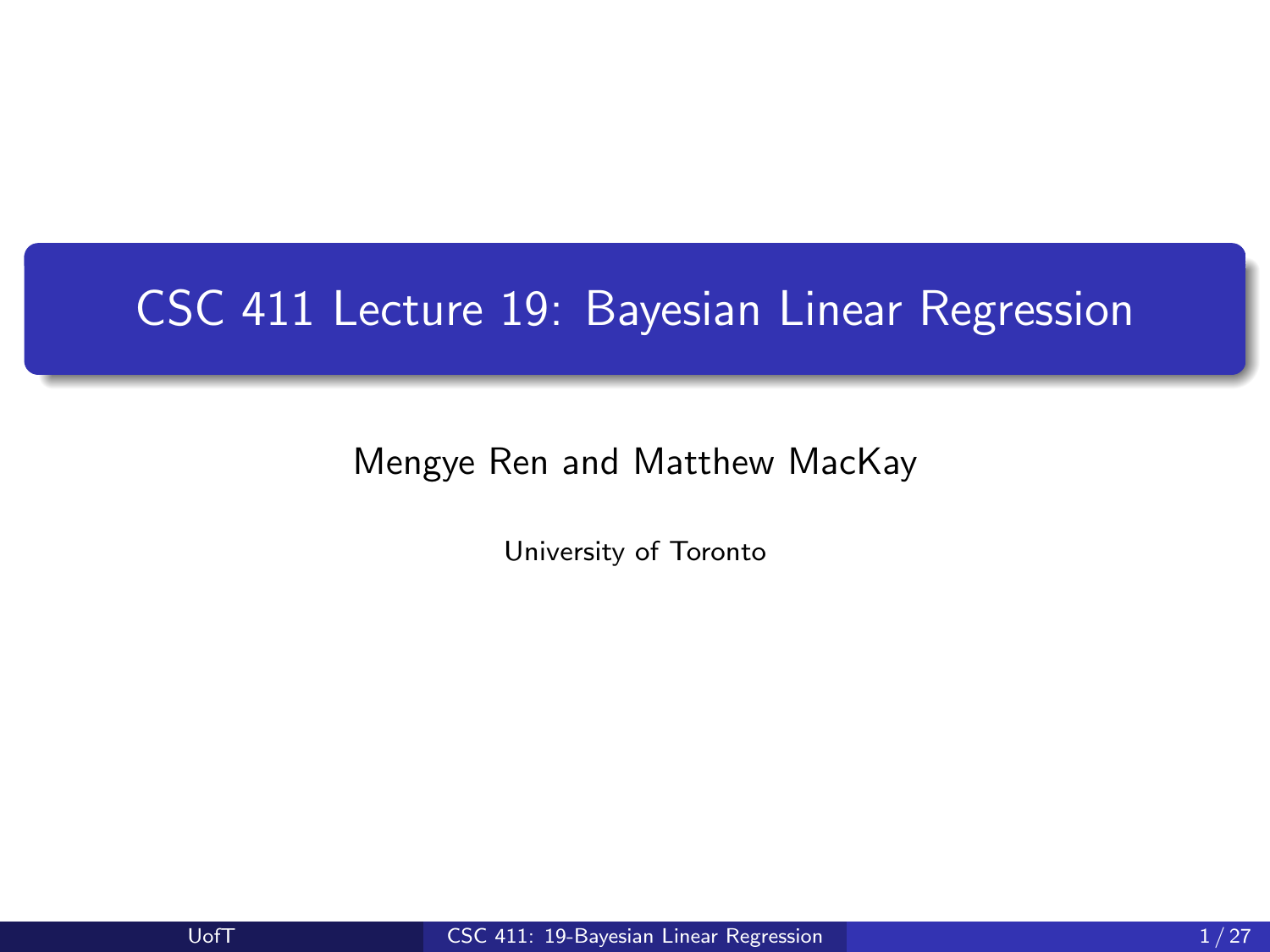- We've covered both parametric and nonparametric models for regression and classification.
	- Parametric models summarize the data into a model with a finite number of parameters. E.g., linear regression, logistic regression, neural nets, (linear) SVM, Naïve Bayes, GDA
	- Nonparametric models refer back to the data to make predictions. E.g., KNN
- The next two lectures are about Bayesian approaches to regression.
	- This lecture: Bayesian linear regression, a parametric model
	- Next lecture: Gaussian processes, a nonparametric model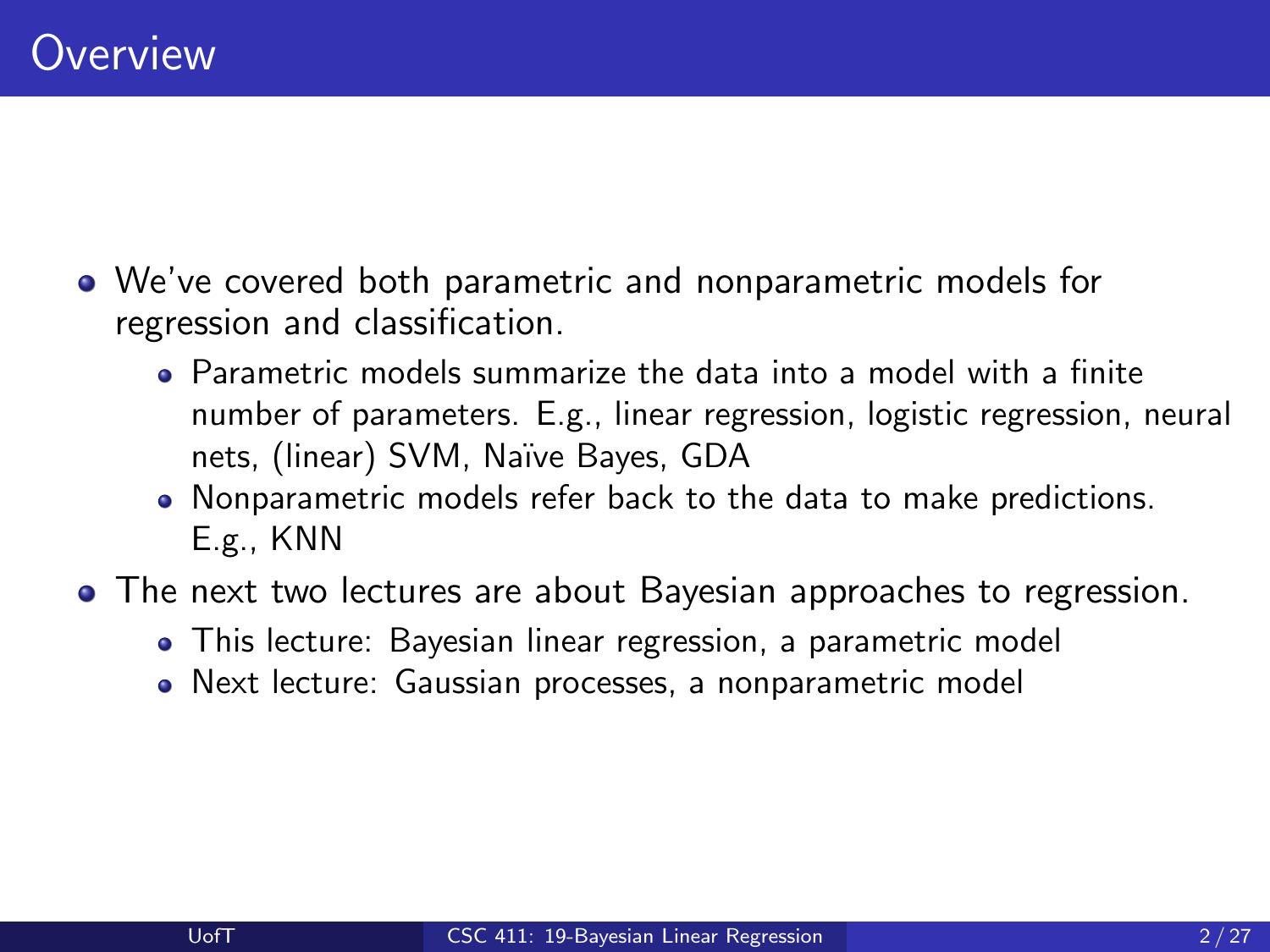- We're going to be Bayesian about the parameters of the model, i.e. model them as random variables
	- Do not confuse a Bayesian approach with using Bayes rule! i.e. naïve Bayes and GDA used Bayes' rule to infer the class, but used point estimates of the parameters.
	- By inferring a posterior distribution over the *parameters*, the model can know what it doesn't know.
- How can uncertainty in the predictions help us?
	- Smooth out the predictions by averaging over lots of plausible explanations (just like ensembles!)
	- Assign confidences to predictions
	- Make more robust decisions
	- Guide exploration (focus on areas you're uncertain about)
		- E.g., Bayesian optimization (see next tutorial)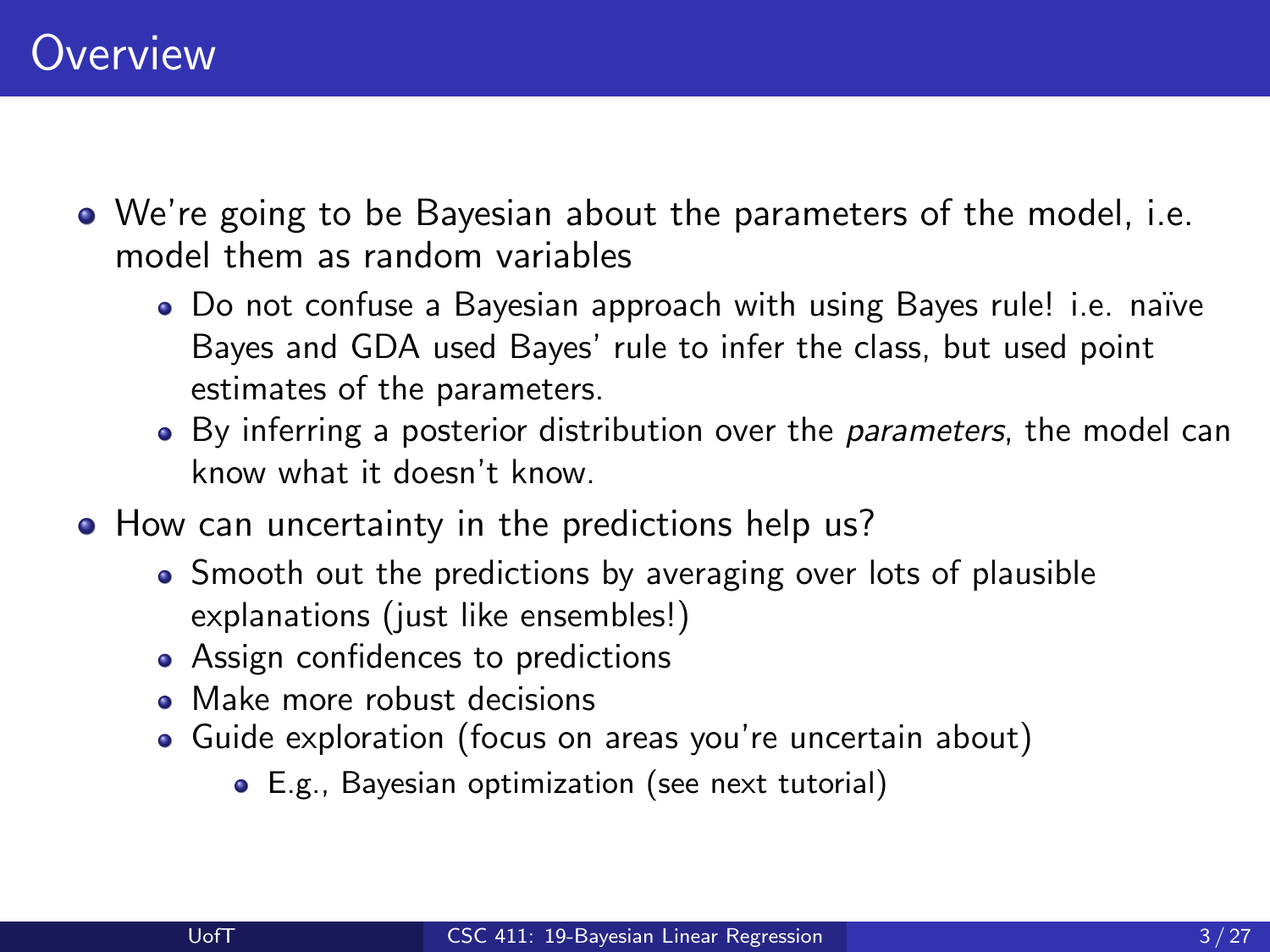### Recap: Linear Regression

Given a training set  $\mathcal D$  of inputs and targets  $\{(\mathbf x^{(n)},t^{(n)})\}_{n=1}^N$ , use linear model with fixed feature mapping  $\phi$ 

$$
y = \mathbf{w}^\top \phi(\mathbf{x})
$$

• Squared error cost (aka least-squares objective):

$$
\frac{1}{2}\left[\sum_{n=1}^N (\mathbf{w}^\top \phi(\mathbf{x}^{(n)}) - t^{(n)})^2\right]
$$

 $\bullet$  L<sub>2</sub> regularization:

$$
\frac{\lambda}{2} \|\mathbf{w}\|^2
$$

Let Φ be data matrix:

$$
\Phi = \begin{bmatrix} - & \phi(\mathbf{x}^{(1)})^\top & - \\ \vdots & & \\ - & \phi(\mathbf{x}^{(N)})^\top & - \end{bmatrix}
$$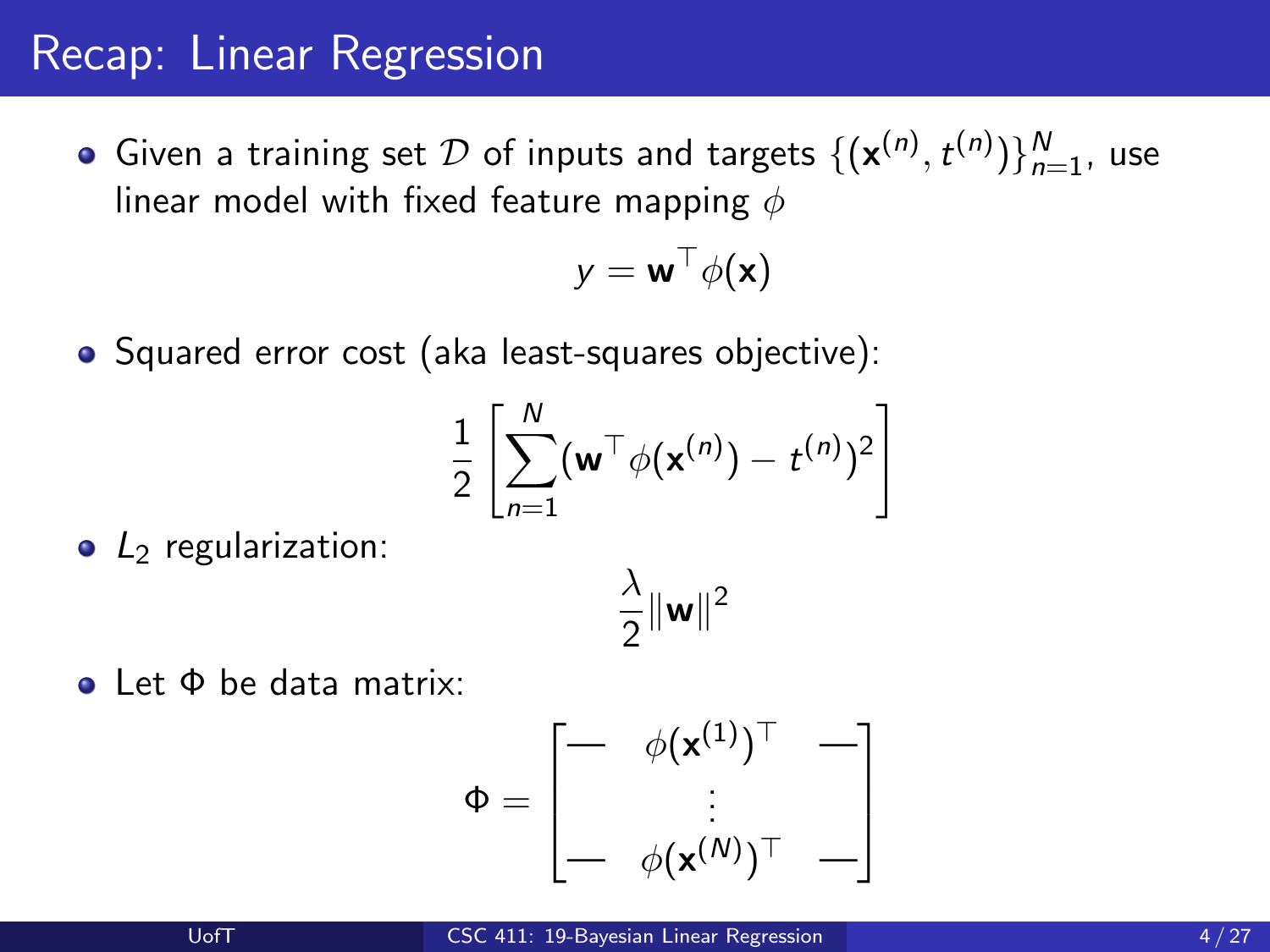• Solution 1: solve analytically by setting the gradient to 0

$$
\mathbf{w} = (\Phi^\top \Phi + \lambda \mathbf{I})^{-1} \Phi^\top \mathbf{t}
$$

• Solution 2: solve approximately using gradient descent

$$
\mathbf{w} \leftarrow (1 - \alpha \lambda) \mathbf{w} - \alpha \Phi^{\top} (\mathbf{y} - \mathbf{t})
$$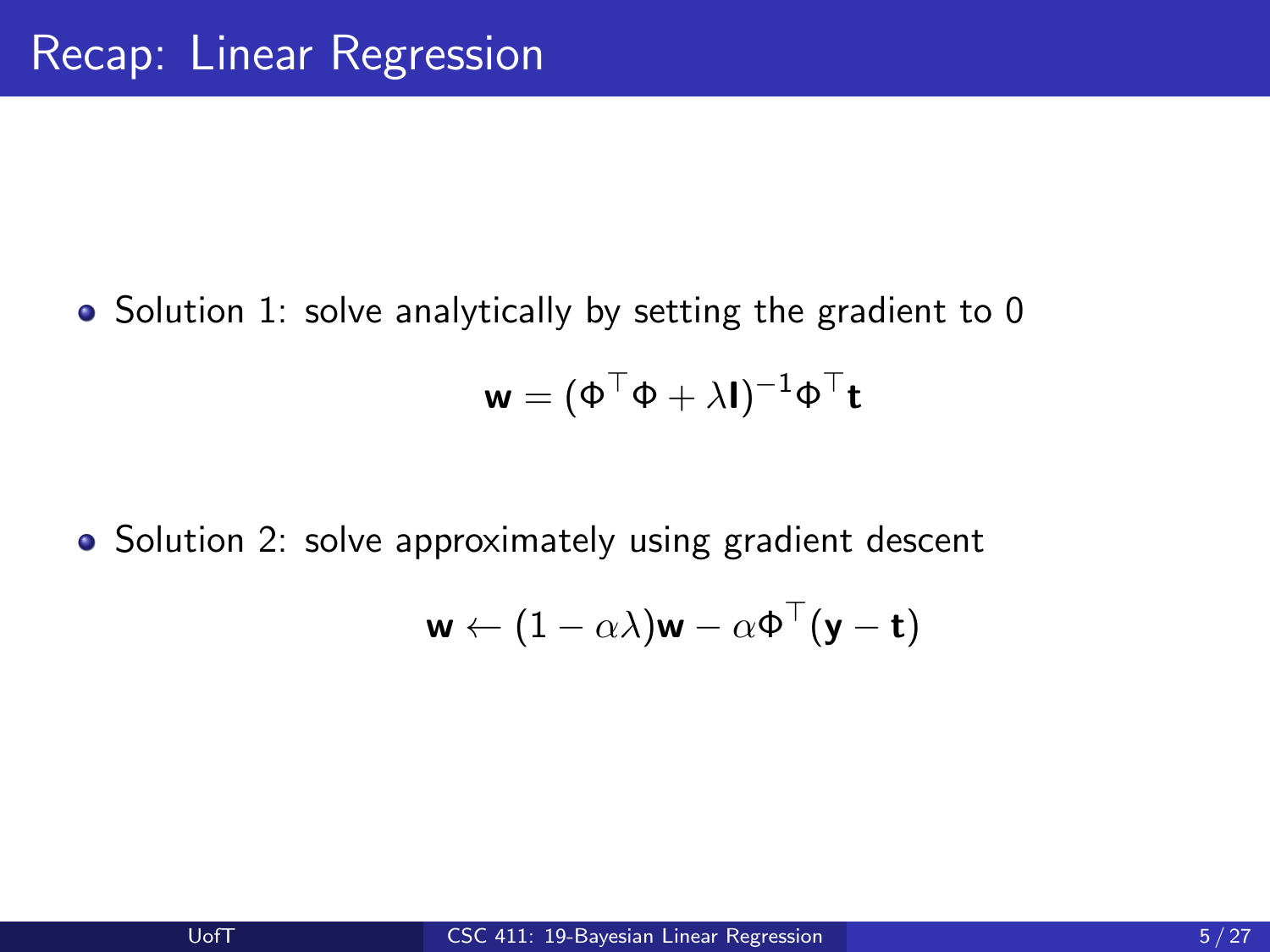#### Recap: Linear Regression

We can give linear regression a probabilistic interpretation by assuming a Gaussian noise model:

$$
t\,|\,\mathbf{x}\sim\mathcal{N}(\mathbf{w}^\top\phi(\mathbf{x}),\,\,\sigma^2)
$$

Minimizing least squares objective is equivalent to maximizing likelihood under this model:

$$
\frac{1}{N} \sum_{n=1}^{N} \log p(t^{(n)} | \mathbf{x}^{(n)}; \mathbf{w}) = \frac{1}{N} \sum_{n=1}^{N} \log \mathcal{N}(t^{(n)}; \mathbf{w}^{\top} \phi(\mathbf{x}^{(n)}), \sigma^2)
$$

$$
= \frac{1}{N} \sum_{n=1}^{N} \log \left[ \frac{1}{\sqrt{2\pi}\sigma} \exp \left( -\frac{(t^{(n)} - \mathbf{w}^{\top} \phi(\mathbf{x}^{(n)}))^2}{2\sigma^2} \right) \right]
$$

$$
= \text{const} - \frac{1}{2N\sigma^2} \sum_{n=1}^{N} (t^{(n)} - \mathbf{w}^{\top} \phi(\mathbf{x}^{(n)}))^2
$$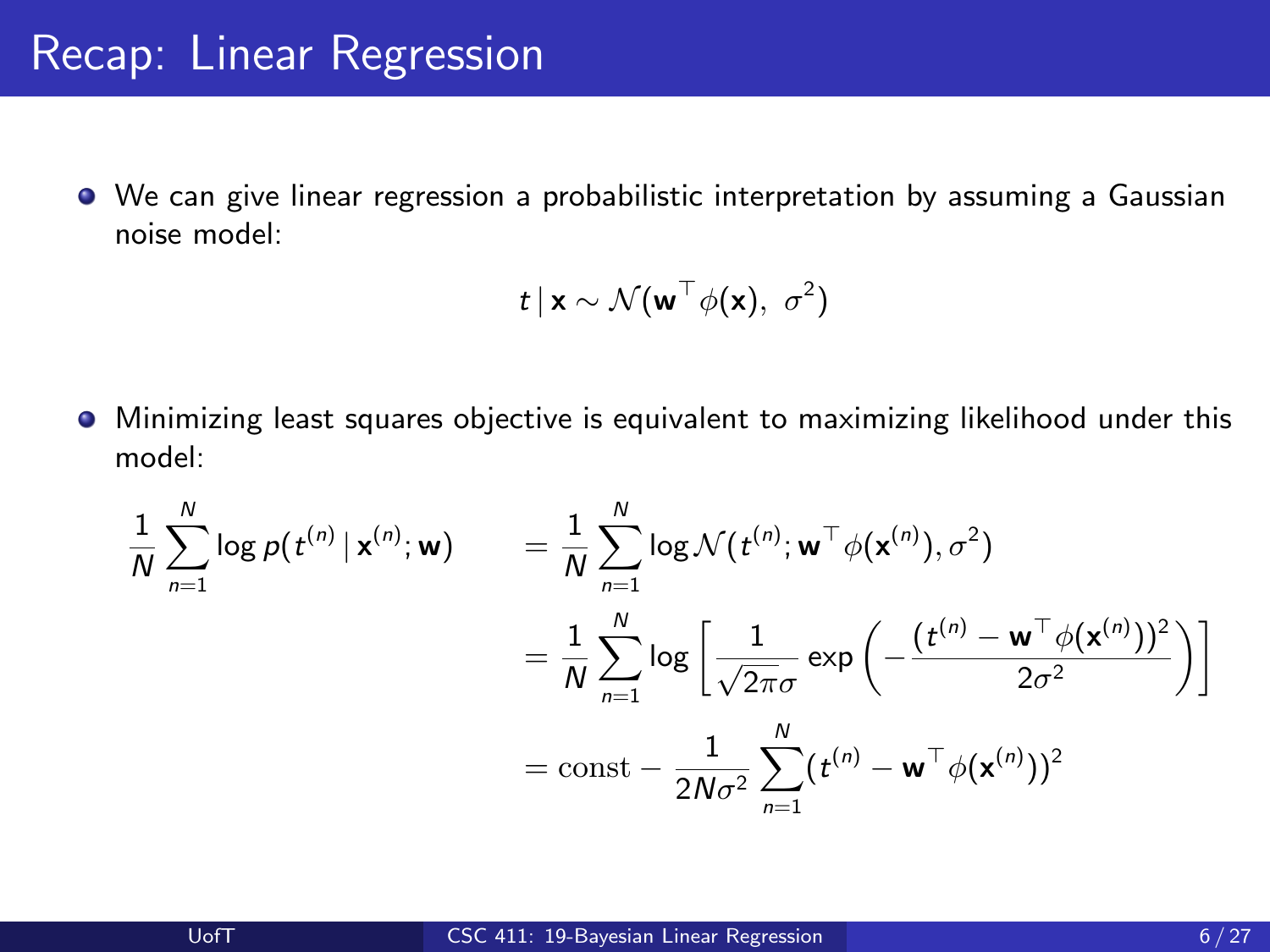### Recap: Linear Regression

- $\bullet$  We can view an  $L_2$  regularizer as MAP inference with a Gaussian prior.
- **•** Recall MAP inference:

$$
\arg \max_{\mathbf{w}} \log p(\mathbf{w} \,|\, \mathcal{D}) = \arg \max_{\mathbf{w}} \left[ \log p(\mathbf{w}) + \log p(\mathcal{D} \,|\, \mathbf{w}) - \underbrace{\log p(\mathcal{D})}_{\text{constant w.r.t. } \mathbf{w}} \right]
$$

• We just derived the likelihood term  $log p(D | w)$ :

$$
\log p(\mathcal{D} \,|\, \mathbf{w}) = -\frac{1}{2N\sigma^2} \sum_{n=1}^N (t^{(n)} - \mathbf{w}^\top \phi(\mathbf{x}^{(n)}))^2 + \text{const}
$$

**•** Assume a Gaussian prior,  $w \sim \mathcal{N}(m, S)$ . Commonly,  $m = 0$  and  $S = \eta l$ , so:

$$
\log p(\mathbf{w}) = \log \mathcal{N}(\mathbf{w}; \mathbf{0}, \eta \mathbf{I})
$$
  
=  $\log \left( \frac{1}{(2\pi)^{D/2} \eta^{D/2}} \exp \left( -\frac{1}{2\eta} \mathbf{w}^T \mathbf{w} \right) \right)$   
=  $-\frac{1}{2\eta} ||\mathbf{w}||^2 + \text{const.}$ 

This is just  $L_2$  regularization!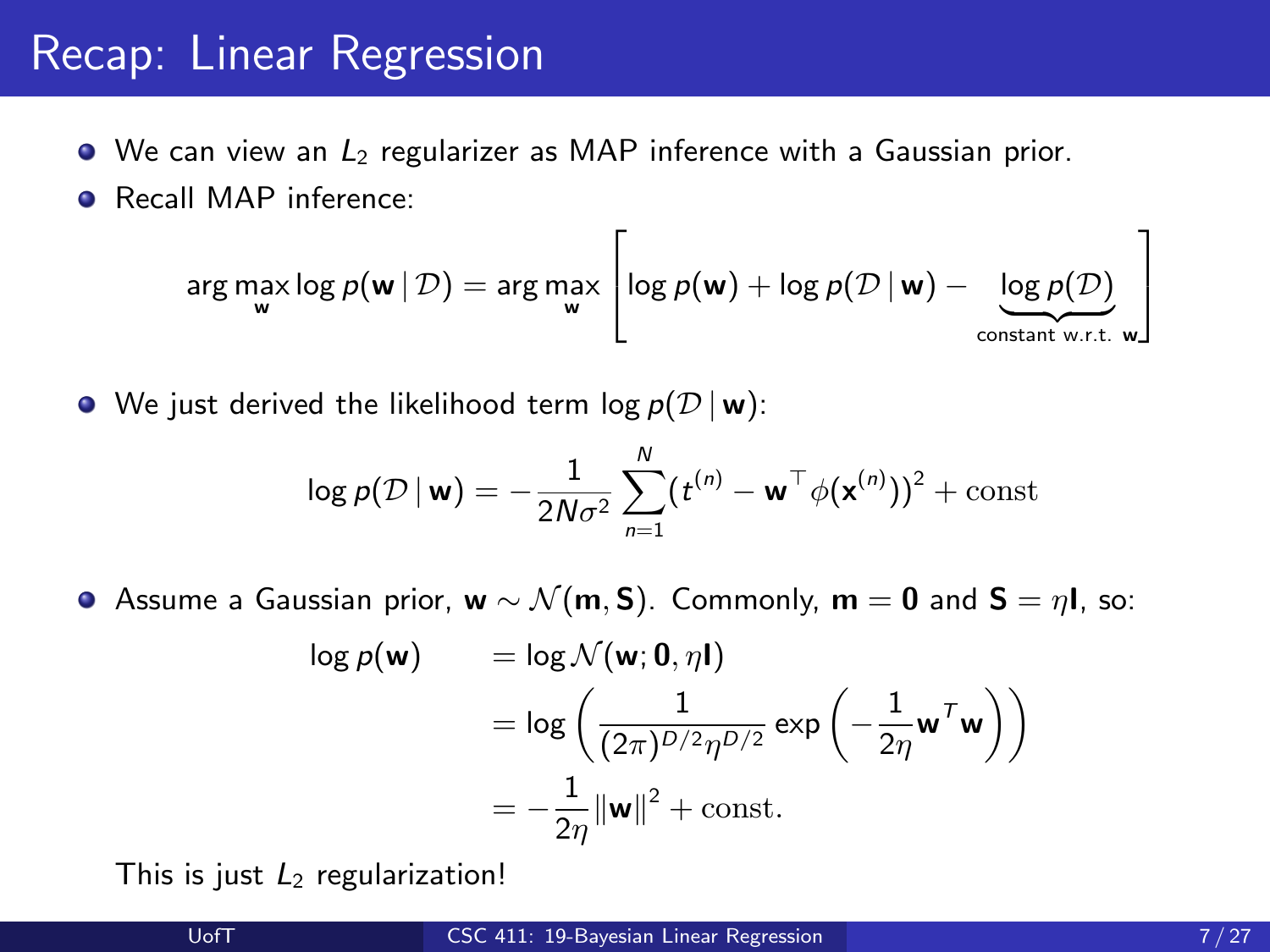- Recall: full Bayesian inference makes predictions by averaging over all likely explanations under the posterior distribution.
- Compute posterior using Bayes' Rule:

$$
p(\mathbf{w} \,|\, \mathcal{D}) \propto p(\mathbf{w}) p(\mathcal{D} \,|\, \mathbf{w})
$$

Make predictions using the posterior predictive distribution:

$$
p(t | \mathbf{x}, \mathcal{D}) = \int p(\mathbf{w} | \mathcal{D}) p(t | \mathbf{x}, \mathbf{w}) \, \mathrm{d}\mathbf{w}
$$

• Doing this lets us quantify our uncertainty.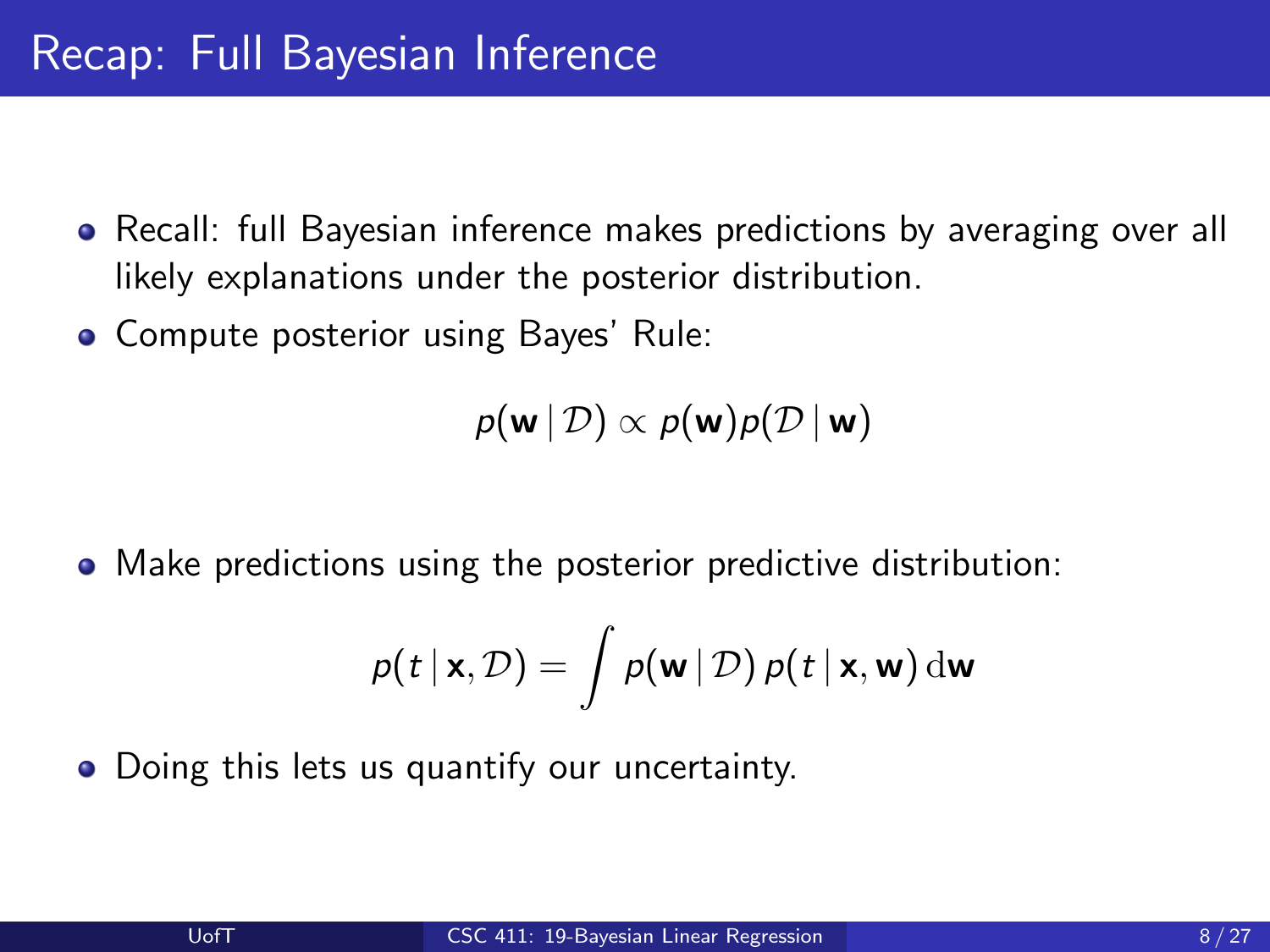- **Bayesian linear regression** considers various plausible explanations for how the data were generated.
- It makes predictions using all possible regression weights, weighted by their posterior probability.
	- We can visualize how  $p(w|\mathcal{D})$  changes with more data by sampling  $\mathbf{w} \sim p(\mathbf{w}|\mathcal{D})$  and plotting  $y = \mathbf{w}^T \mathbf{x}$ .



- Prior distribution: w  $\sim \mathcal{N}(0, \eta I)$
- Likelihood:  $t \, | \, \mathsf{x}, \mathsf{w} \sim \mathcal{N}(\mathsf{w}^\top \phi(\mathsf{x}), \; \sigma^2)$
- $\eta$  and  $\sigma^2$  are hyperparameters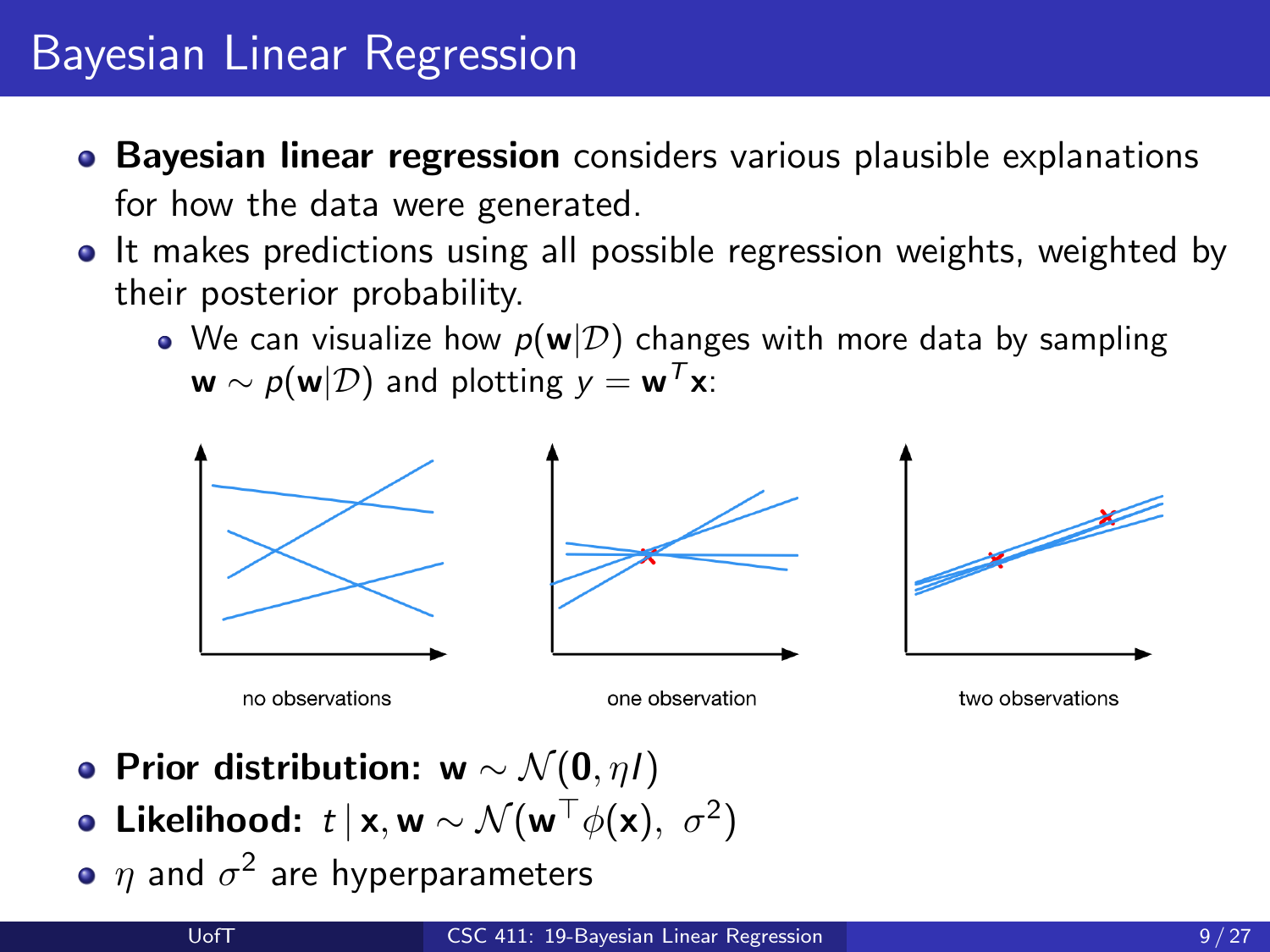#### Deriving the posterior distribution:

 $\log p(\mathbf{w} | \mathcal{D}) = \log p(\mathbf{w}) + \log p(\mathcal{D} | \mathbf{w}) + \text{const}$  $=-\frac{1}{2\eta}\mathbf{w}^\top\mathbf{w}-\frac{1}{2\sigma}$  $2\sigma^2$  $\sum_{\lambda}^{N}$  $n=1$  $({\bf w}^T \phi({\bf x}^{(n)}) - t^{(n)})^2 + \text{const}$  $=-\frac{1}{2\eta}\mathbf{w}^\top\mathbf{w}-\frac{1}{2\sigma}$  $\frac{1}{2\sigma^2} \|\Phi \mathbf{w} - \mathbf{t}\|^2 + \text{const}$  $=-\frac{1}{2\eta}\mathbf{w}^\top\mathbf{w}-\frac{1}{2\sigma}$  $\frac{1}{2\sigma^2}(\Phi \mathbf{w} - \mathbf{t})^\top (\Phi \mathbf{w} - \mathbf{t}) + \text{const}$  $=-\frac{1}{2\eta}\mathbf{w}^\top\mathbf{w}-\frac{1}{2\sigma}$  $2\sigma^2$  $(w^{\top} \Phi^{\top} \Phi w - 2t^{\top} \Phi w + t^{\top} t) + \text{const}$  $=-\frac{1}{2}(\mathbf{w}-\boldsymbol{\mu})^{\top}\boldsymbol{\Sigma}^{-1}(\mathbf{w}-\boldsymbol{\mu})+\text{const}$  (complete the square!)

where

$$
\mu = \sigma^{-2} \Sigma \Phi^{\top} \mathbf{t}
$$

$$
\Sigma^{-1} = \sigma^{-2} \Phi^{\top} \Phi + \eta^{-1} I
$$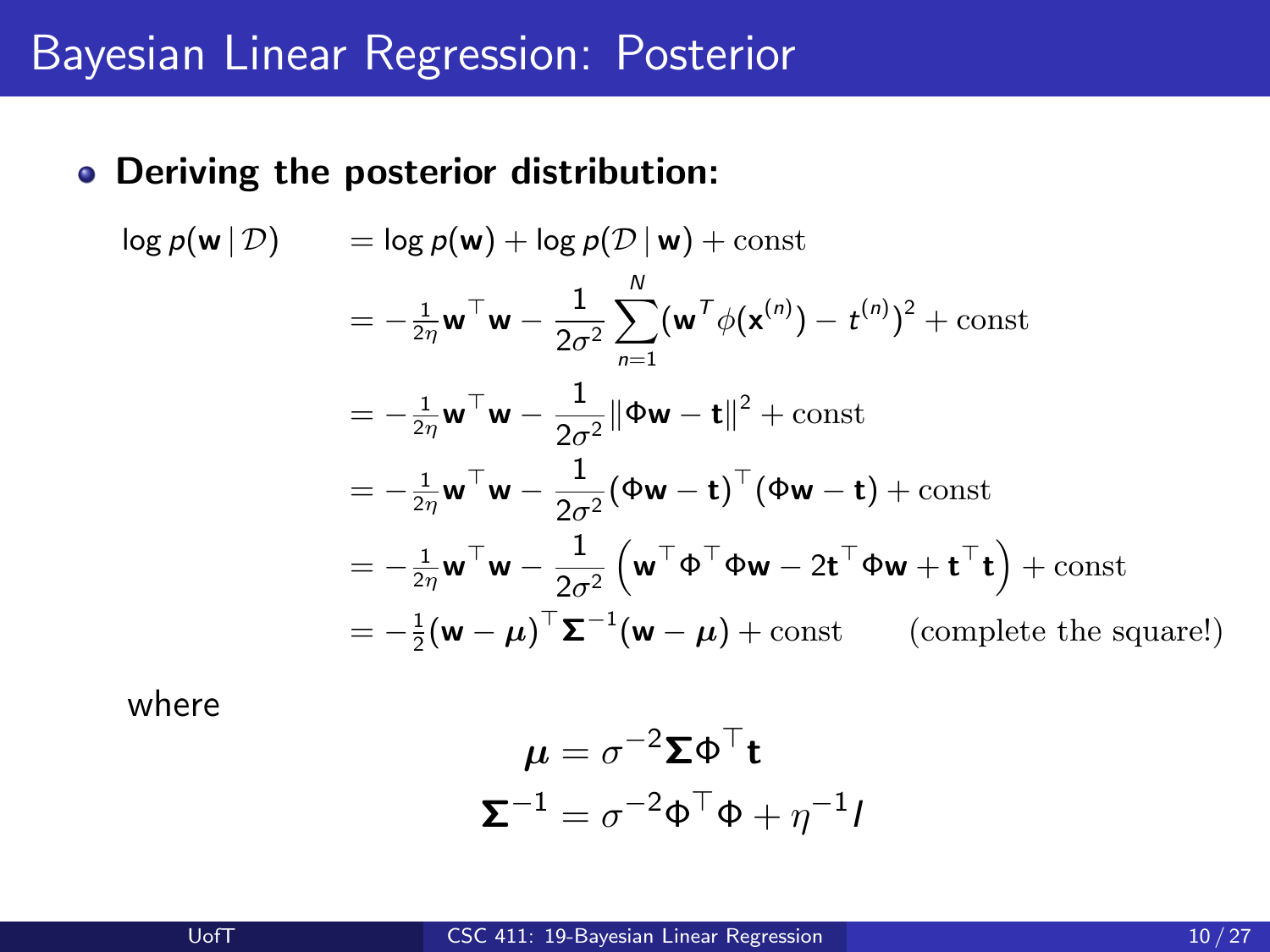#### Bayesian Linear Regression: Posterior

$$
\log p(\mathbf{w} \,|\, \mathcal{D}) = -\frac{1}{2}(\mathbf{w} - \boldsymbol{\mu})^{\top} \boldsymbol{\Sigma}^{-1}(\mathbf{w} - \boldsymbol{\mu}) + \text{const}
$$

where

$$
\boldsymbol{\mu} = \sigma^{-2} \boldsymbol{\Sigma} \boldsymbol{\Phi}^{\top} \mathbf{t}, \qquad \boldsymbol{\Sigma}^{-1} = \sigma^{-2} \boldsymbol{\Phi}^{\top} \boldsymbol{\Phi} + \eta^{-1} \boldsymbol{I}
$$

**o** Hence:

$$
p(\mathbf{w} | \mathcal{D}) = \exp(-\frac{1}{2}(\mathbf{w} - \boldsymbol{\mu})^{\top} \boldsymbol{\Sigma}^{-1}(\mathbf{w} - \boldsymbol{\mu})) \exp(\text{const})
$$

$$
\propto \exp(-\frac{1}{2}(\mathbf{w} - \boldsymbol{\mu})^{\top} \boldsymbol{\Sigma}^{-1}(\mathbf{w} - \boldsymbol{\mu}))
$$

This is a multivariate Gaussian distribution, i.e.

$$
\mathbf{w} \,|\, \mathcal{D} \sim \mathcal{N}(\boldsymbol{\mu}, \boldsymbol{\Sigma})
$$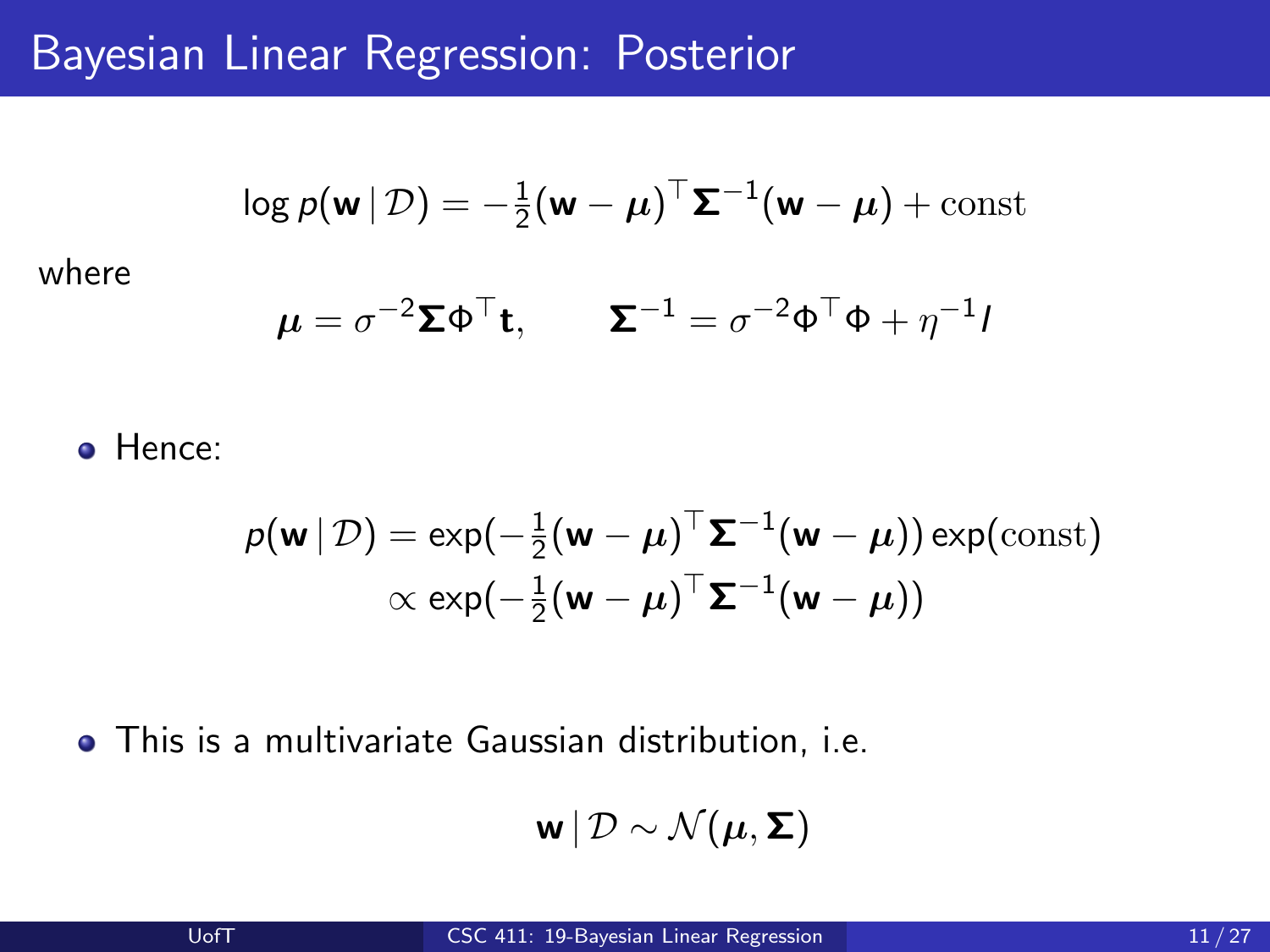**•** Just showed:

$$
\mathbf{w} | \mathcal{D} \sim \mathcal{N}(\boldsymbol{\mu}, \boldsymbol{\Sigma})
$$

$$
\boldsymbol{\mu} = \sigma^{-2} \boldsymbol{\Sigma} \boldsymbol{\Phi}^{\top} \mathbf{t}
$$

$$
\boldsymbol{\Sigma}^{-1} = \sigma^{-2} \boldsymbol{\Phi}^{\top} \boldsymbol{\Phi} + \eta^{-1} \boldsymbol{\mu}
$$

- Since a Gaussian prior leads to a Gaussian posterior, this means the Gaussian distribution is the conjugate prior for linear regression!
- Compare  $\mu$  with the closed-form solution for linear regression:

$$
\mu = \sigma^{-2}(\sigma^{-2}\Phi^{\top}\Phi + \eta^{-1}I)^{-1}\Phi^{\top}\mathbf{t}
$$

$$
\mathbf{w} = (\Phi^{\top}\Phi + \lambda I)^{-1}\Phi^{\top}\mathbf{t}
$$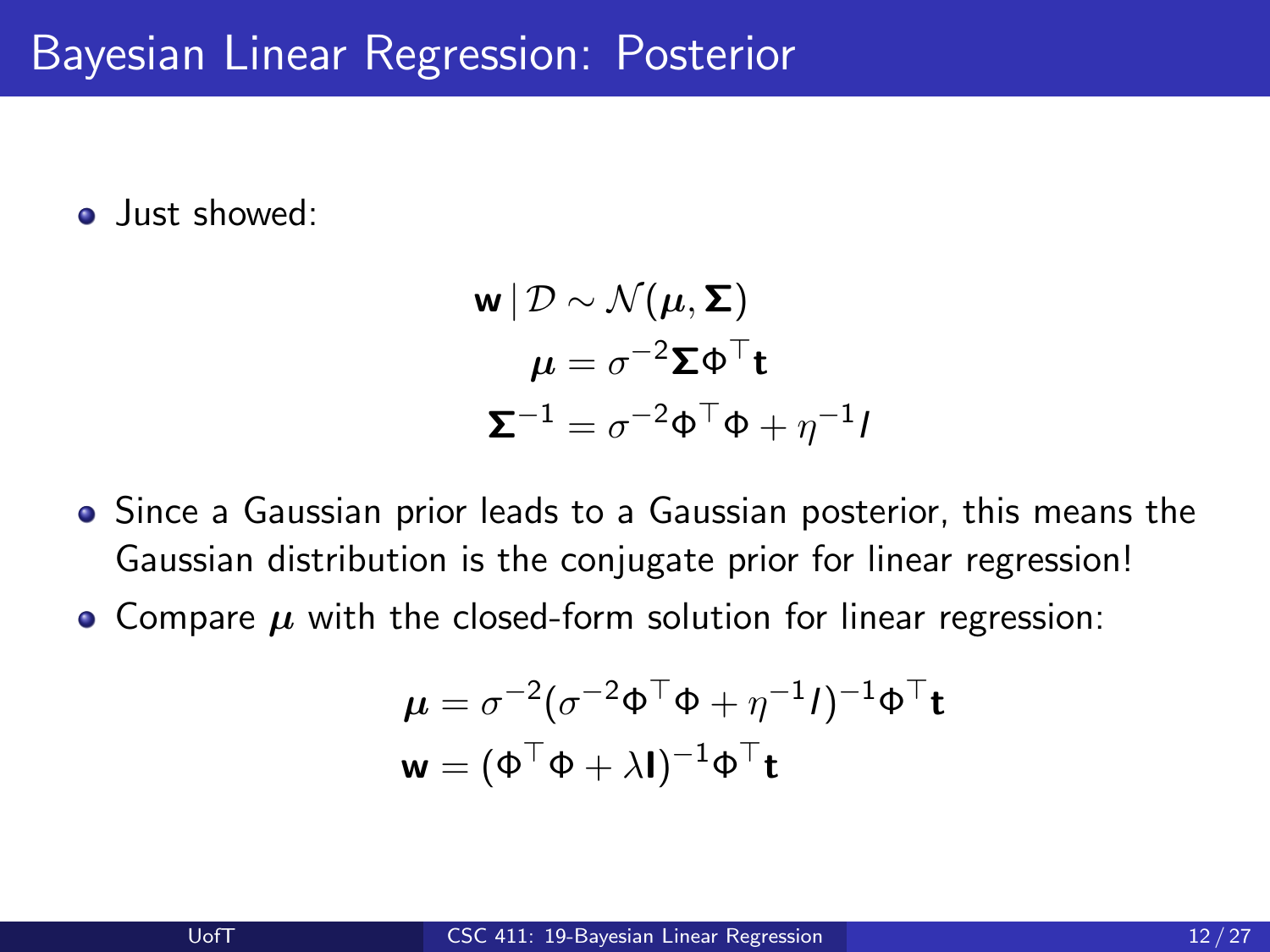

— Bishop, Pattern Recognition and Machine Learning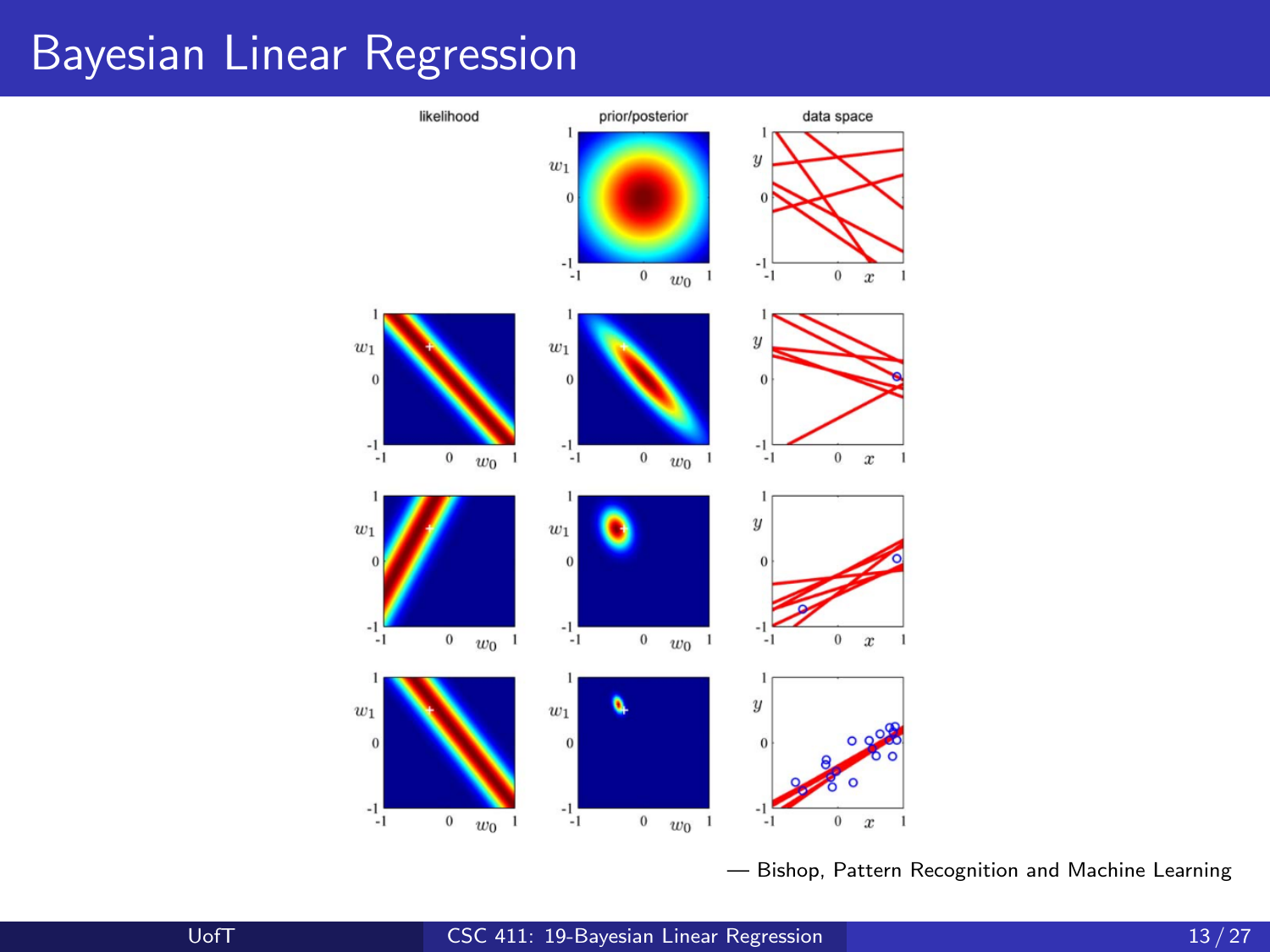#### Bayesian Linear Regression: Posterior

• Aside: why are likelihood contours lines?

$$
c = \mathcal{N}(t|w_0x_0 + w_1x_1, \sigma^2)
$$
  
\n
$$
\implies c = d \exp\left(-\frac{1}{2\sigma^2}(t - w_0x_0 - w_1x_1)^2\right)
$$
  
\n
$$
\implies \sqrt{-2\sigma^2 \log(c/d)} = t - w_0x_0 - w_1x_1
$$

• Set 
$$
e = \sqrt{-2\sigma^2 \log(c/d)}
$$
:

$$
e = t - w_0x_0 - w_1x_1
$$
  

$$
\implies w_1 = \frac{1}{x_1}(t - w_0x_0 - e)
$$

• We find  $w_1$  is a linear function of  $w_0$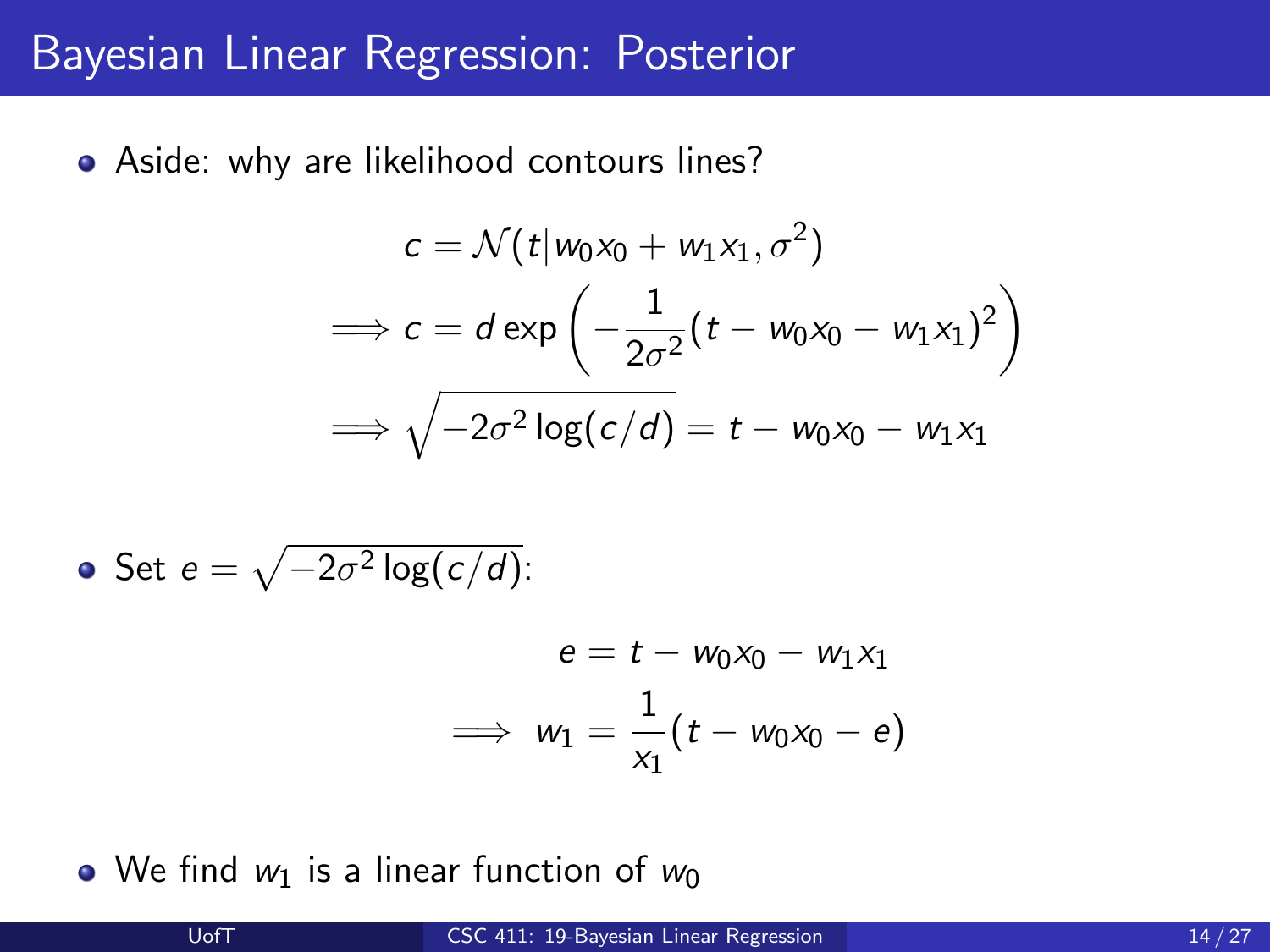Example with radial basis function (RBF) features

$$
\phi_j(x) = \exp\left(-\frac{(x-\mu_j)^2}{2s^2}\right)
$$



— Bishop, Pattern Recognition and Machine Learning

$$
\phi(x) = \begin{pmatrix} \phi_1(x) \\ \vdots \\ \phi_J(x) \end{pmatrix}
$$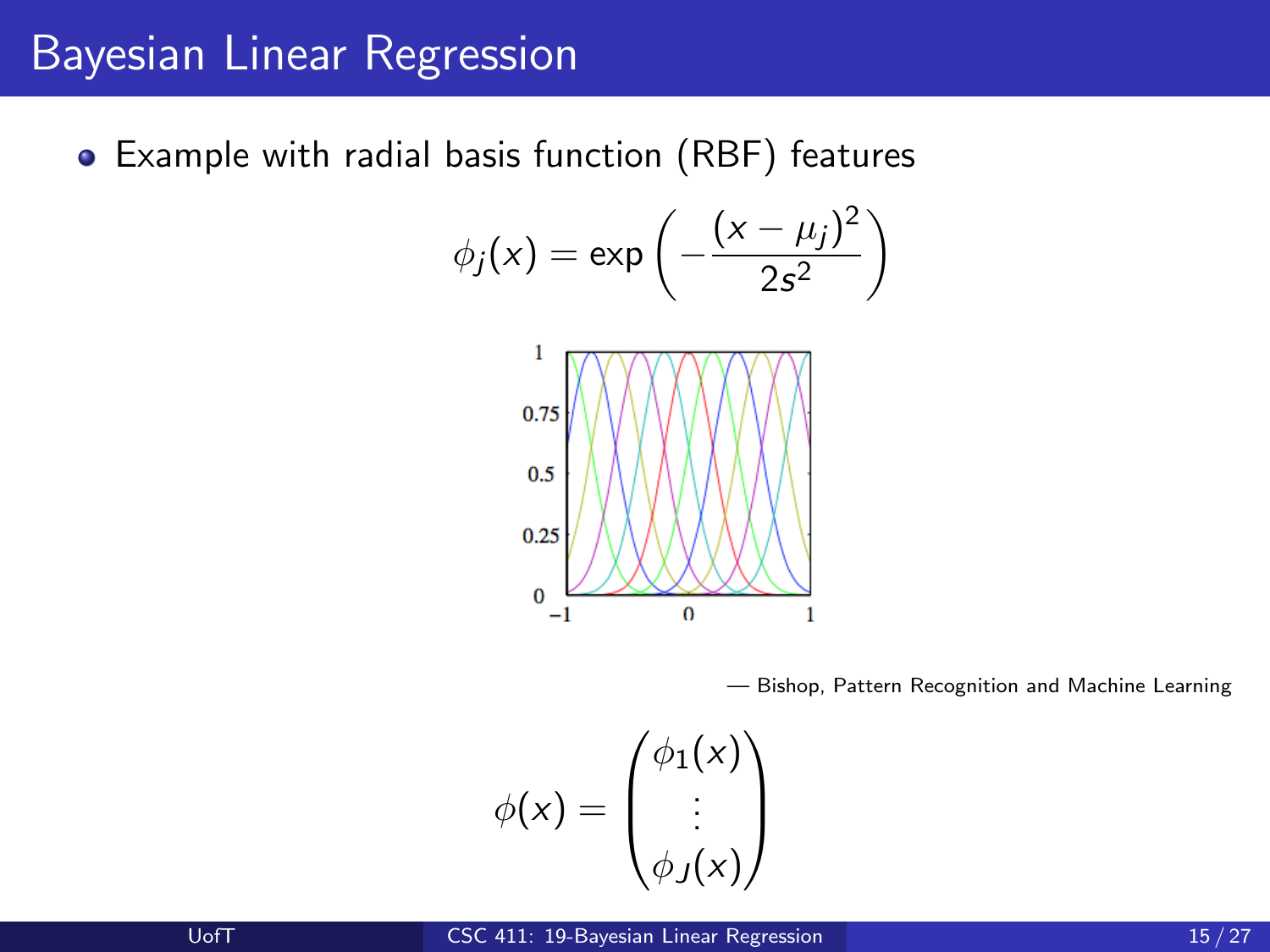Functions sampled from the posterior:



— Bishop, Pattern Recognition and Machine Learning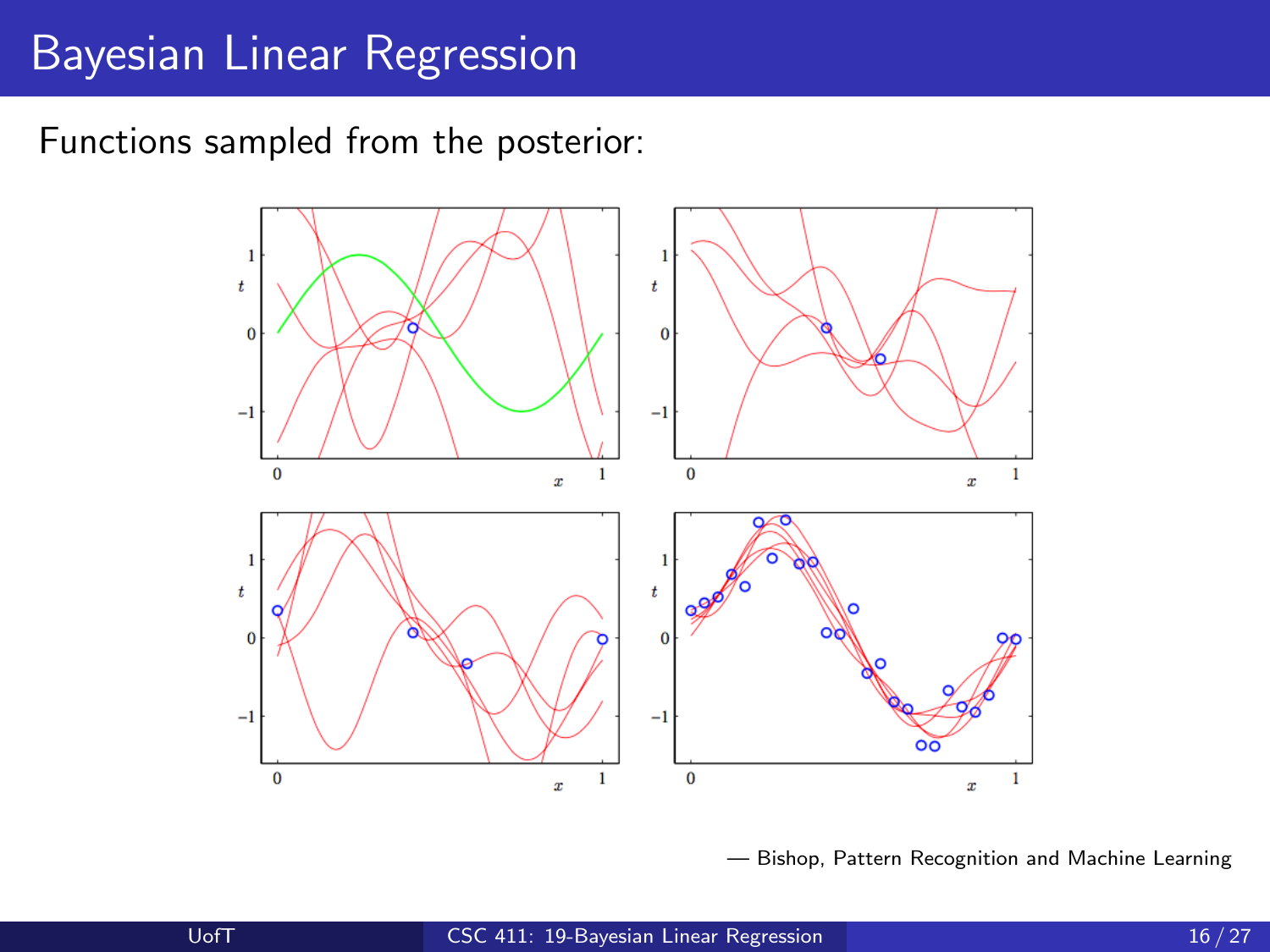• Posterior predictive distribution:

$$
p(t | \mathbf{x}, \mathcal{D}) = \int \underbrace{p(t | \mathbf{x}, \mathbf{w})}_{\mathcal{N}(t; \mathbf{w}^\top \phi(\mathbf{x}), \sigma^2)} \underbrace{p(\mathbf{w} | \mathcal{D})}_{\mathcal{N}(\mathbf{w}; \mu, \Sigma)} d\mathbf{w}
$$

- Another interpretation:  $t = \mathbf{w}^\top \phi(\mathbf{x}) + \varepsilon$ , where  $\varepsilon \sim \mathcal{N}(0, \sigma^2)$  is independent of w.
- $\bullet$  By the linear combination rules for Gaussian random variables, t is a Gaussian distribution with parameters

$$
\mu_{\text{pred}} = \boldsymbol{\mu}^{\top} \phi(\mathbf{x})
$$

$$
\sigma_{\text{pred}}^2 = \phi(\mathbf{x})^{\top} \boldsymbol{\Sigma} \phi(\mathbf{x}) + \sigma^2
$$

Hence, the posterior predictive distribution is  $\mathcal{N}(t$  ;  $\mu_\text{pred}, \sigma_\text{pred}^2)$ .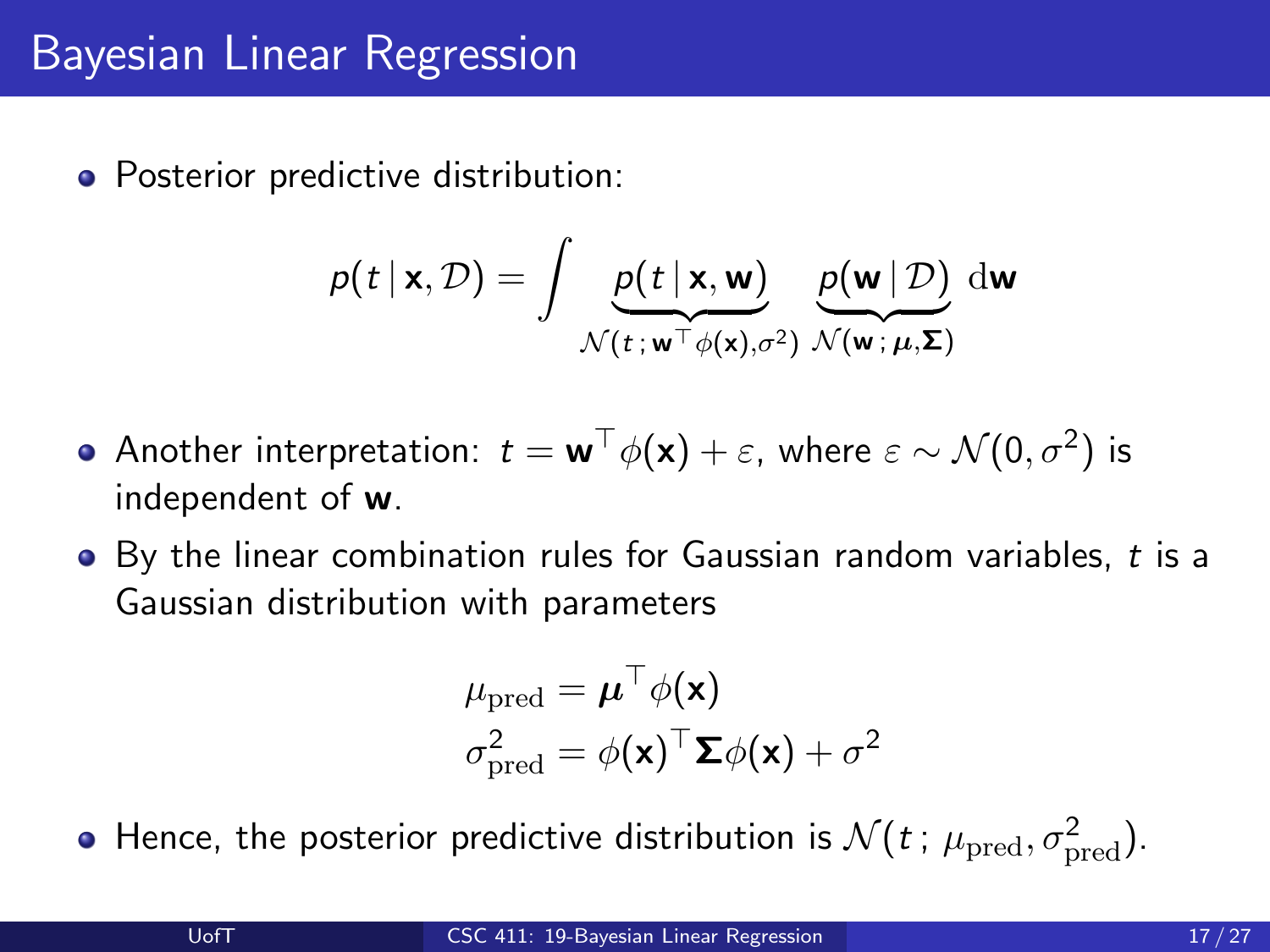Here we visualize confidence intervals based on the posterior predictive mean and variance at each point:



— Bishop, Pattern Recognition and Machine Learning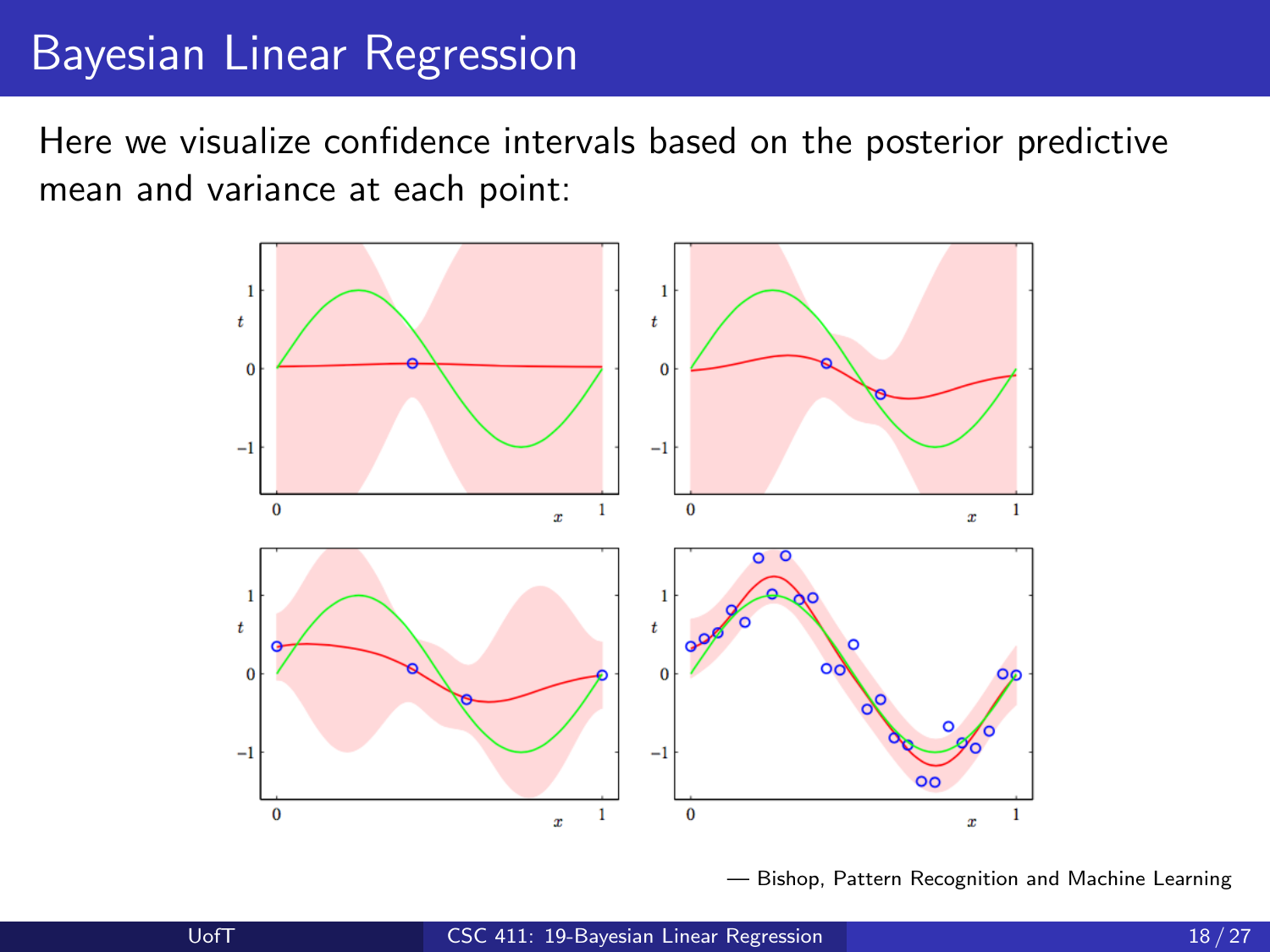- What do we actually do with the posterior predictive distribution  $p(t | \mathbf{x}, \mathcal{D})$ ?
- Often, we want to make a decision. We can formulate this as minimizing an expected loss under the posterior predictive distribution. This is known as **decision theory**.
- Simple example: we have an entire distribution over targets  $p(t | x, \mathcal{D})$ . How should we choose a single prediction to make?
- $\bullet$  One criterion: choose single prediction y to minimize the expected squared error loss.

$$
\arg\min_{\mathbf{y}} \mathbb{E}_{p(t \mid \mathbf{x}, \mathcal{D})}[(\mathbf{y} - t)^2] = \mathbb{E}_{p(t \mid \mathbf{x}, \mathcal{D})}[t] = \mu_{\text{pred}}
$$

- Same derivation as bias/variance from Lecture 4
- Another criterion: minimize the expected absolute value loss. You can show that you should pick the median of  $p(t | x, D)$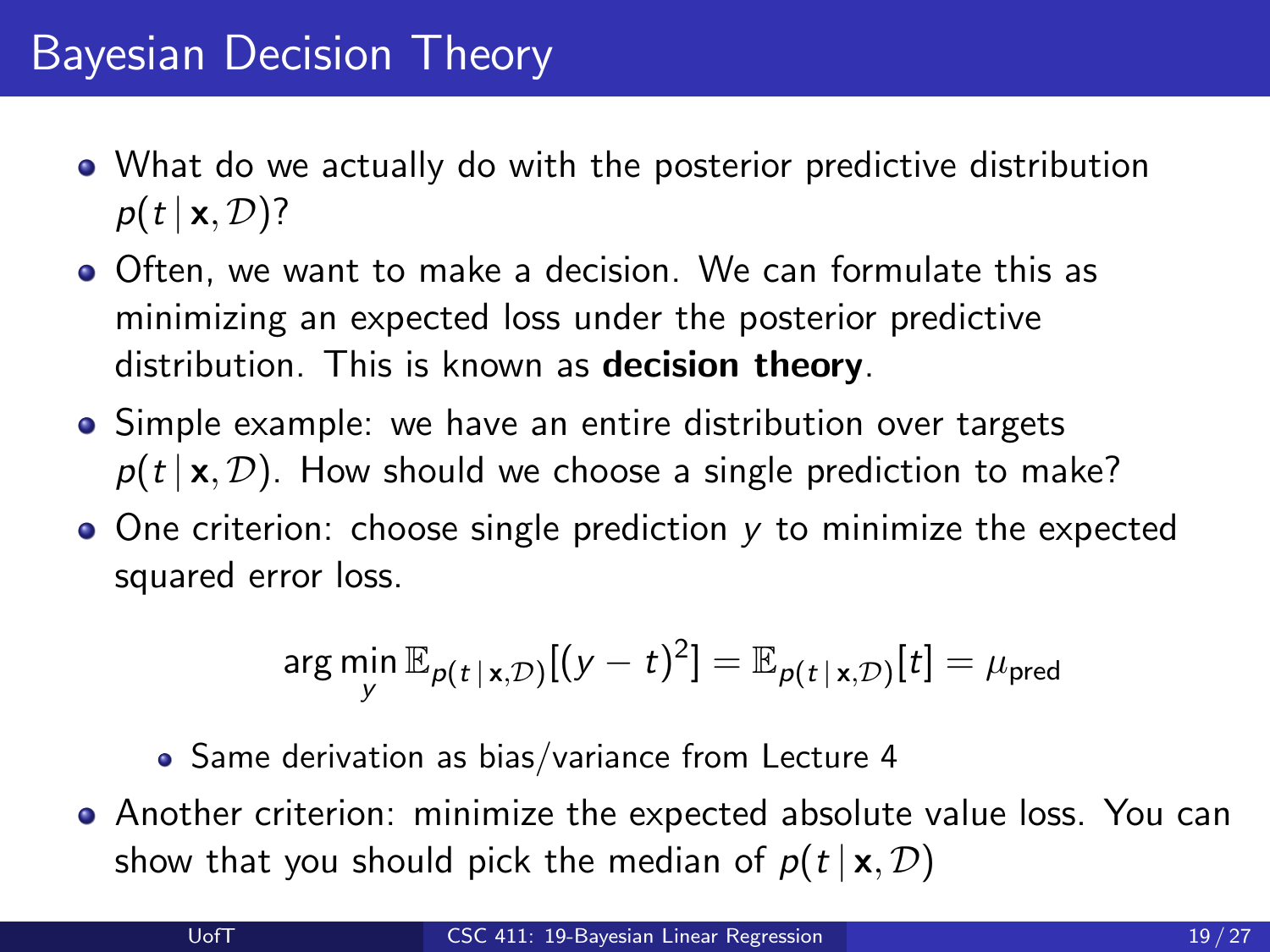Optional material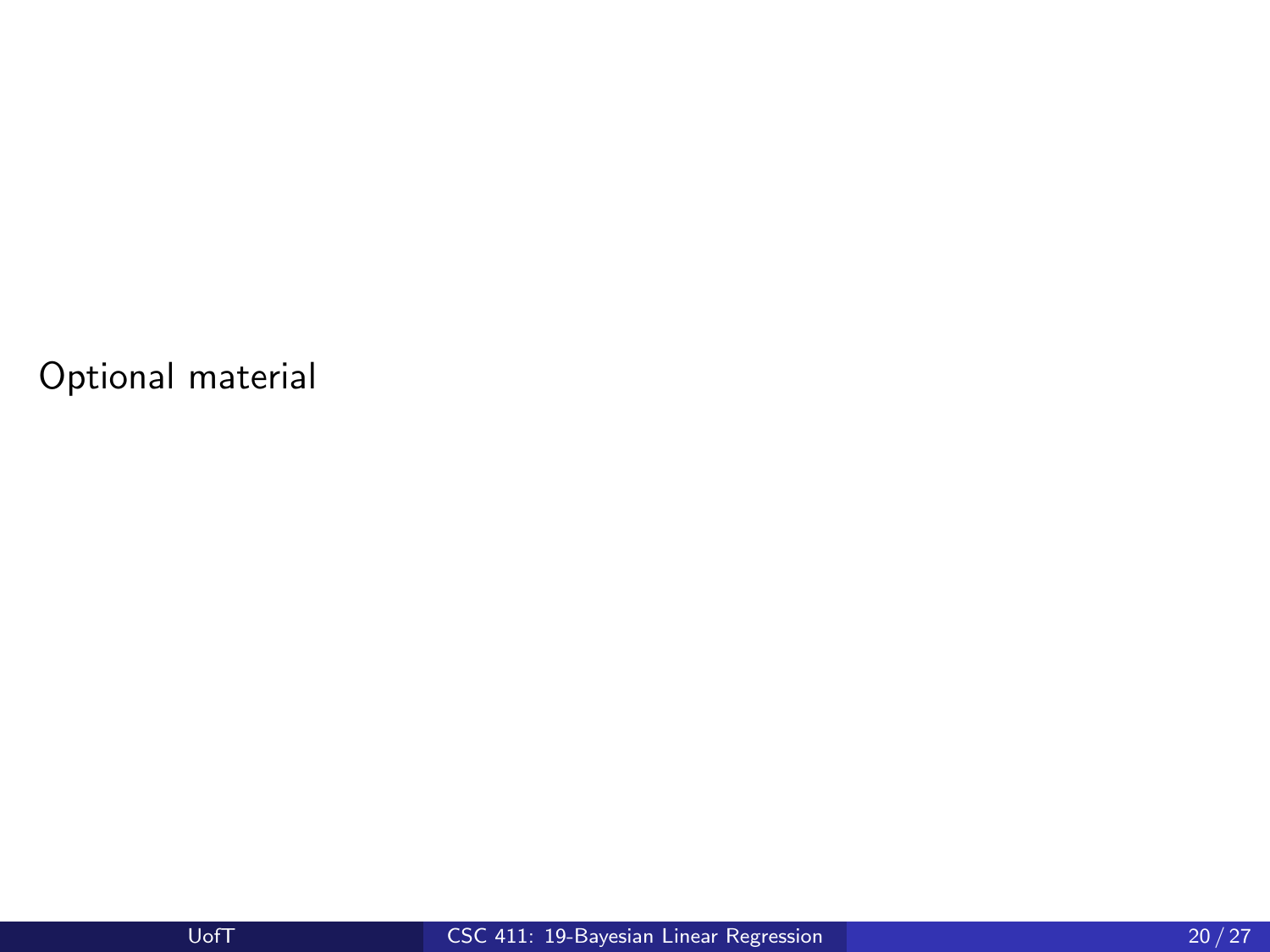Occam's Razor: "Entities should not be multiplied beyond necessity."

- Named after the 14th century British theologian William of Occam
- Huge number of attempts to formalize mathematically
	- See Domingos, 1999, "The role of Occam's Razor in knowledge discovery" for a skeptical overview.

<https://homes.cs.washington.edu/~pedrod/papers/dmkd99.pdf>

**• Common misinterpretation:** your prior should favor simple explanations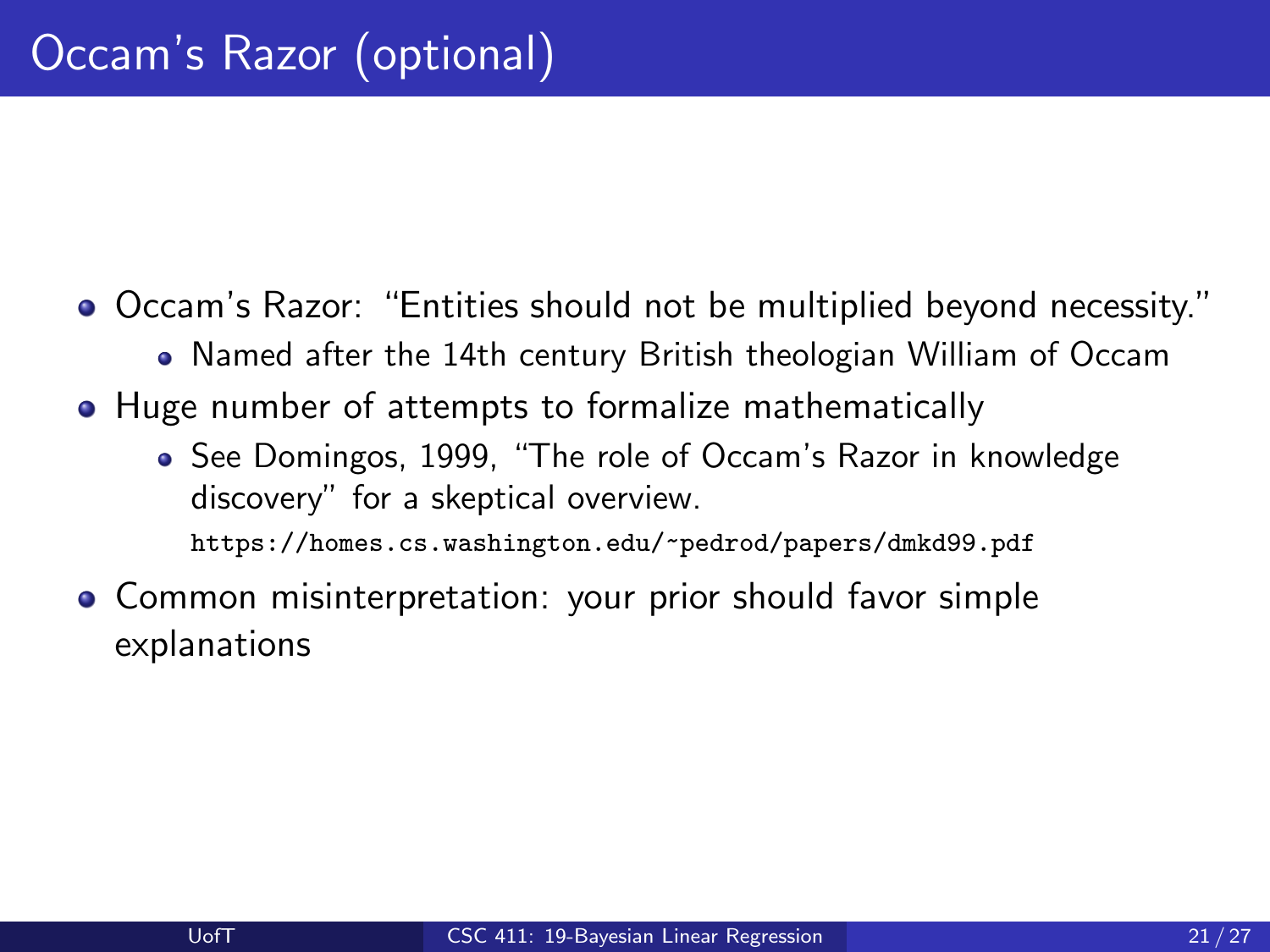- Suppose you have a finite set of models, or  $\mathsf{hypotheses}\ \{\mathcal{H}_i\}_{i=1}^M$ (e.g. polynomials of different degrees)
- Posterior inference over models (Bayes' Rule):

$$
p(\mathcal{H}_i | \mathcal{D}) \propto \underbrace{p(\mathcal{H}_i)}_{\text{prior}} \underbrace{p(\mathcal{D} | \mathcal{H}_i)}_{\text{evidence}}
$$

- Which of these terms do you think is more important?
- The evidence is also called **marginal likelihood** since it requires marginalizing out the parameters:

$$
p(\mathcal{D} | \mathcal{H}_i) = \int p(\mathbf{w} | \mathcal{H}_i) p(\mathcal{D} | \mathbf{w}, \mathcal{H}_i) d\mathbf{w}
$$

• If we're comparing a handful of hypotheses,  $p(\mathcal{H}_i)$  isn't very important, so we can compare them based on marginal likelihood.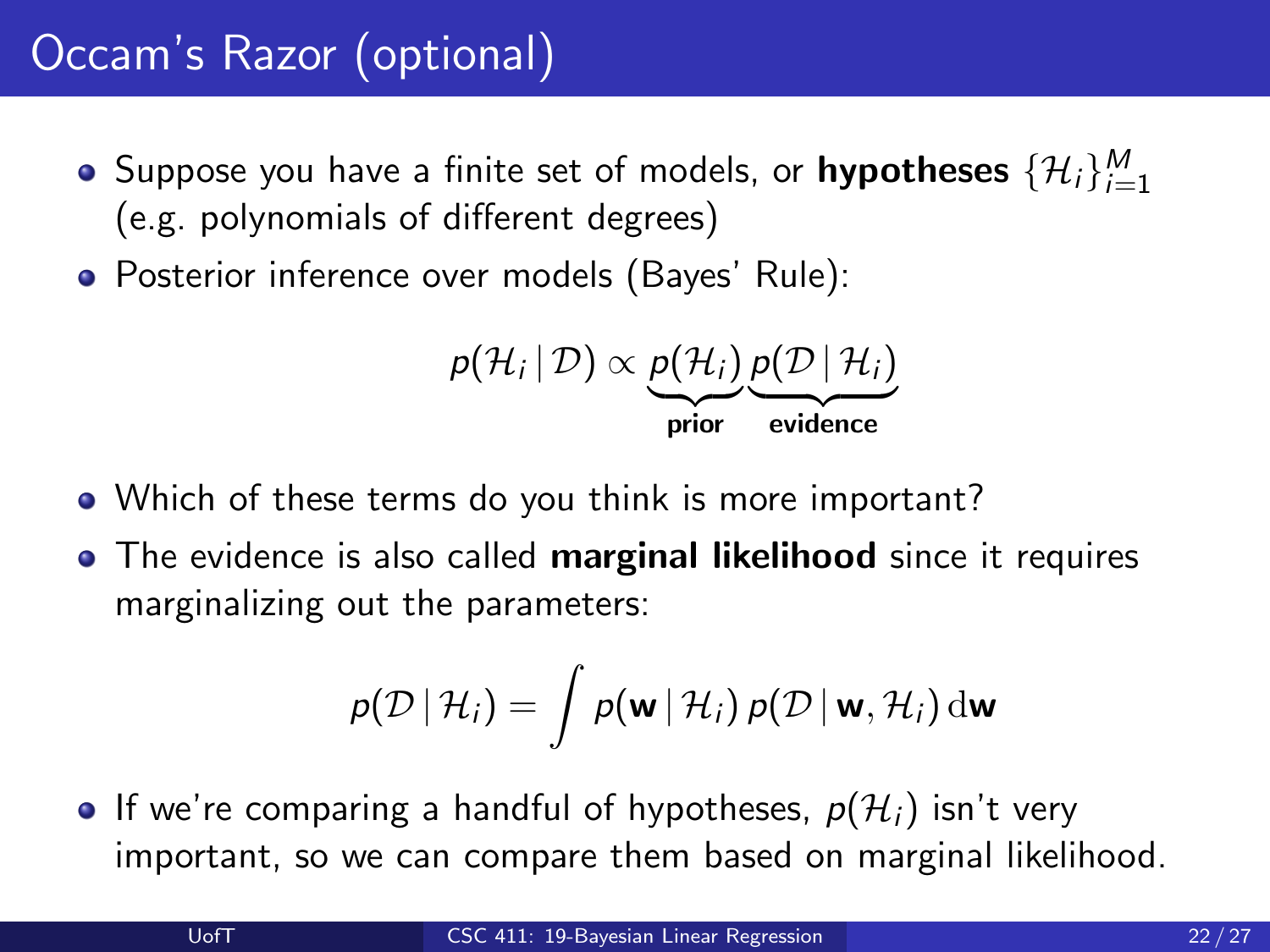- $\bullet$  Suppose  $M_1$ ,  $M_2$ , and  $M_3$  denote a linear, quadratic, and cubic model.
- $\bullet$   $M_3$  is capable of explaning more datasets than  $M_1$ .
- But its distribution over  $D$  must integrate to 1, so it must assign lower probability to ones it can explain.



— Bishop, Pattern Recognition and Machine Learning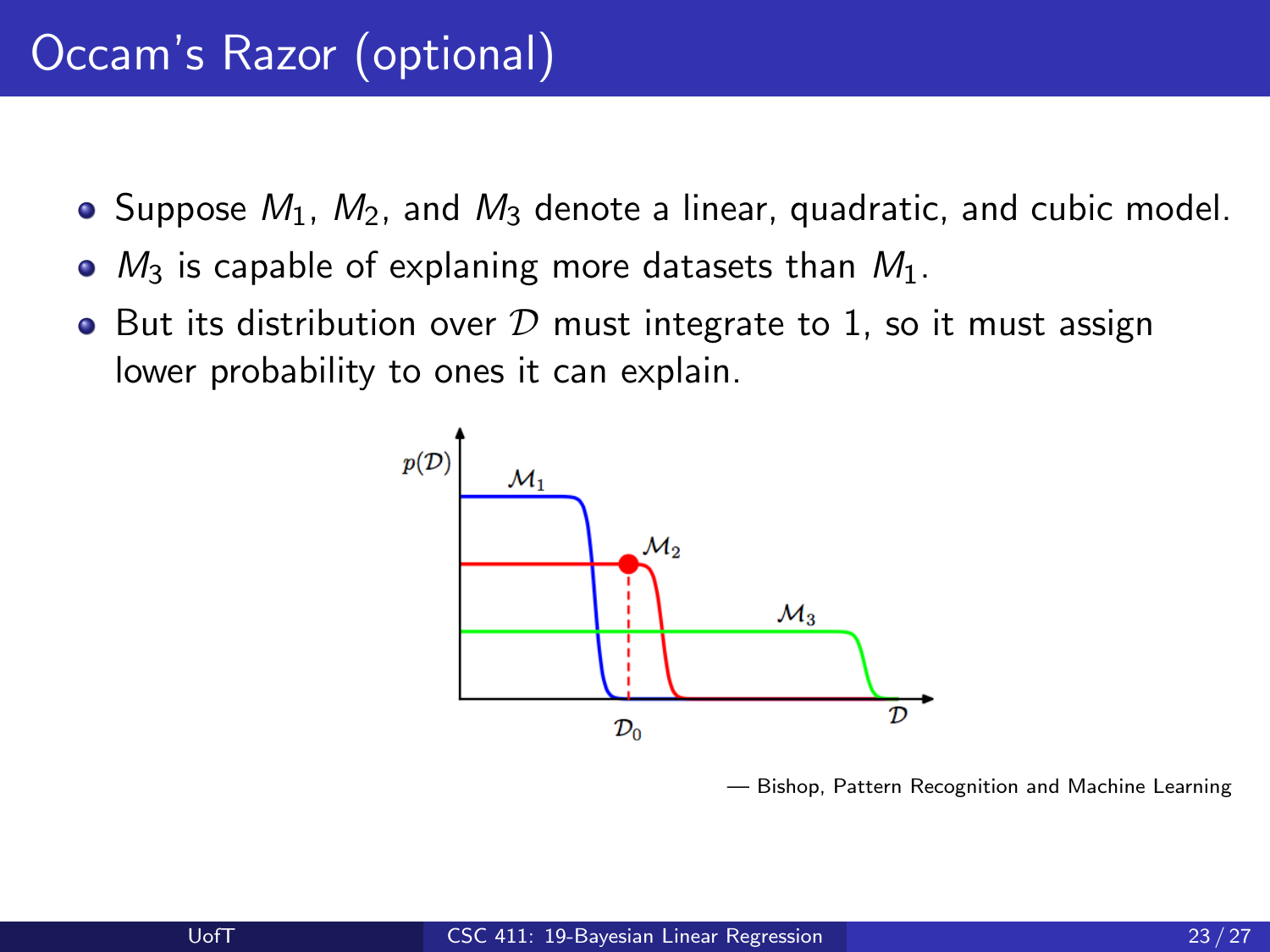• How does the evidence (or marginal likelihood) penalize complex models?



• Approximating the integral:

$$
p(\mathcal{D} | \mathcal{H}_i) = \int p(\mathcal{D} | \mathbf{w}, \mathcal{H}_i) p(\mathbf{w} | \mathcal{H}_i)
$$
  
\n
$$
\simeq \underbrace{p(\mathcal{D} | \mathbf{w}_{MAP}, \mathcal{H}_i)}_{\text{best-fit likelihood}} \underbrace{p(\mathbf{w}_{MAP} | \mathcal{H}_i) \Delta \mathbf{w}}_{\text{Occam factor}}
$$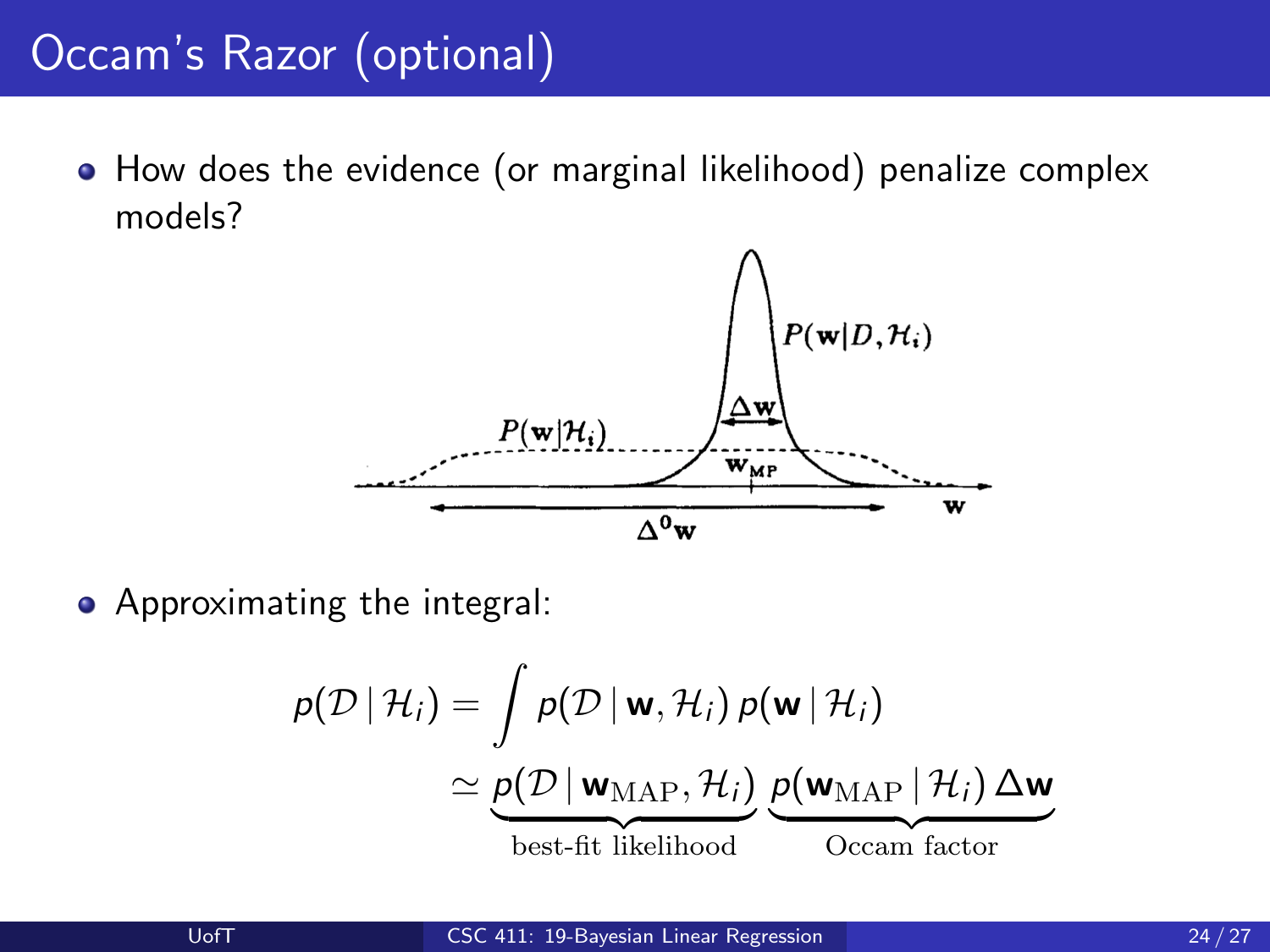#### **•** Multivariate case:

$$
p(\mathcal{D} | \mathcal{H}_i) \simeq \underbrace{p(\mathcal{D} | \mathbf{w}_{\text{MAP}}, \mathcal{H}_i)}_{\text{best-fit likelihood}} \underbrace{p(\mathbf{w}_{\text{MAP}} | \mathcal{H}_i) |\mathbf{A}|^{-1/2}}_{\text{Occam factor}},
$$

where  $\mathbf{A} = \nabla^2_{\mathbf{w}} \log p(\mathcal{D} \, | \, \mathbf{w}, \mathcal{H}_i)$ 

- The determinant appears because we're taking the volume.
- The more parameters in the model, the higher dimensional the parameter space, and the faster the volume decays.

![](_page_24_Figure_6.jpeg)

— Bishop, Pattern Recognition and Machine Learning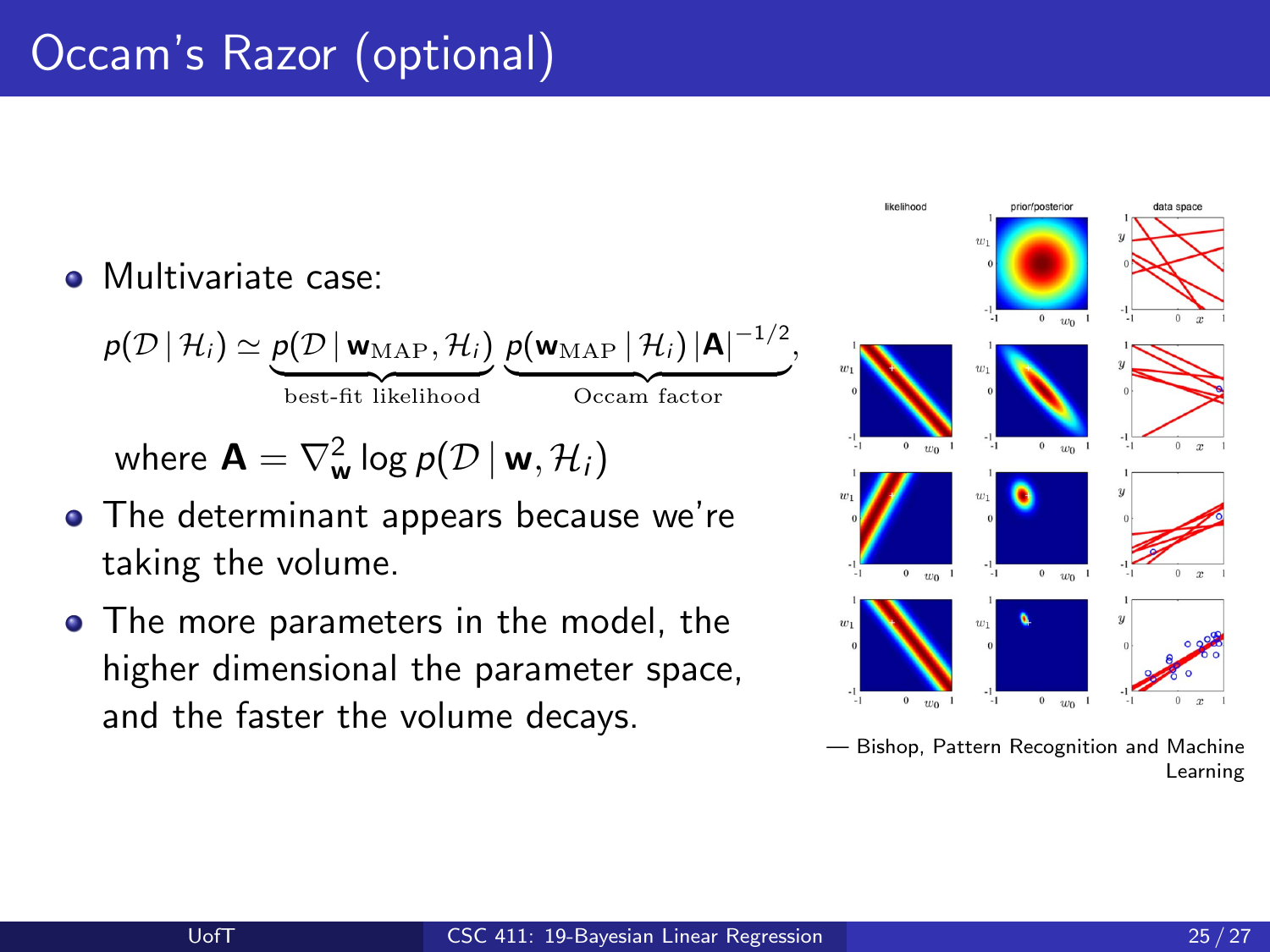Analyzing the asymptotic behavior:

$$
\mathbf{A} = \nabla_{\mathbf{w}}^2 \log p(\mathcal{D} | \mathbf{w}, \mathcal{H}_i)
$$
  
\n
$$
= \sum_{j=1}^N \underbrace{\nabla_{\mathbf{w}}^2 \log p(\mathbf{y}_i | \mathbf{x}_i, \mathbf{w}, \mathcal{H}_i)}_{\triangleq A_i}
$$
  
\n
$$
\approx N \mathbb{E}[A_i]
$$
  
\n
$$
\log \text{Occam factor} = \log p(\mathbf{w}_{\text{MAP}} | \mathcal{H}_i) + \log |\mathbf{A}|^{-1/2}
$$
  
\n
$$
\approx \log p(\mathbf{w}_{\text{MAP}} | \mathcal{H}_i) + \log |N \mathbb{E}[A_i]|^{-1/2}
$$
  
\n
$$
= \log p(\mathbf{w}_{\text{MAP}} | \mathcal{H}_i) - \frac{1}{2} \log |\mathbb{E}[A_i]| - \frac{D \log N}{2}
$$
  
\n
$$
= \text{const} - \frac{D \log N}{2}
$$

**• Bayesian Information Criterion (BIC)**: penalize the complexity of your model by  $\frac{1}{2}$ D log N.